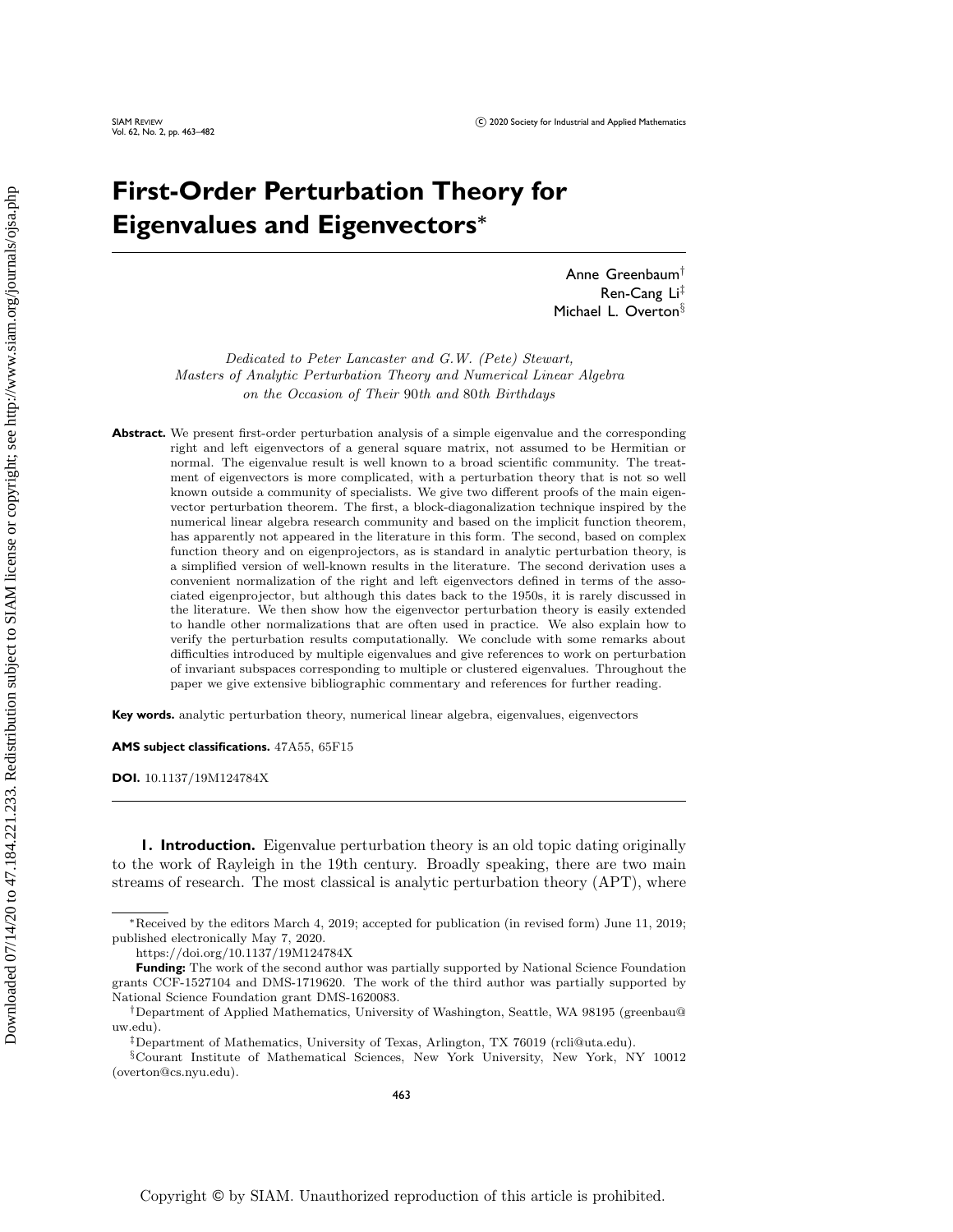one considers the behavior of eigenvalues of a matrix or linear operator that is an analytic function of one or more parameters. Authors of well-known books describ-ing this body of work include Kato [\[Kat66,](#page-18-0) [Kat76,](#page-18-1) [Kat82,](#page-18-2) [Kat95\]](#page-18-3),<sup>[1](#page-1-0)</sup> Rellich [\[Rel69\]](#page-18-4), Chatelin [\[Cha11\]](#page-17-0), Baumgärtel [\[Bau85\]](#page-17-1), and, in textbook form, Lancaster and Tis-menetsky [\[LT85\]](#page-18-5). Kato [\[Kat82,](#page-18-2) p. XII]) and Baumgärtel [\[Bau85,](#page-17-1) p. 21] explain that it was Rellich who first established in the 1930s that when a Hermitian matrix or selfadjoint linear operator with an isolated eigenvalue  $\lambda$  of multiplicity m is subjected to a real analytic perturbation, that is, a convergent power series in a real parameter  $\kappa$ , then (1) it has exactly m eigenvalues converging to  $\lambda$  as  $\kappa \rightarrow 0$ , (2) these eigenvalues can also be expanded in convergent power series in  $\kappa$ , and (3) the corresponding eigenvectors can be chosen to be mutually orthogonal and may also be written as convergent power series. As Kato notes, these results are exactly what were anticipated by Rayleigh, Schrödinger, and others, but to prove them is by no means trivial, even in the finite-dimensional case.

The second stream of research is largely due to the numerical linear algebra (NLA) community. It is mostly restricted to matrices and generally concerns perturbation bounds rather than expansions, describing how to bound the change in the eigenvalues and associated eigenvectors or invariant subspaces when a given matrix is subjected to a perturbation with a given norm and structure. Here there is a wide variety of well-known results due to many of the founders of matrix analysis and NLA: Gerschgorin, Hoffman and Wielandt, Mirksy, Lidskii, Ostrowski, Bauer and Fike, Henrici, Davis and Kahan, Varah, Ruhe, Stewart, Elsner, Demmel, and others. These are discussed in many books, of which the most comprehensive include those by Wilkinson [\[Wil65\]](#page-19-0), Stewart and Sun [\[SS90\]](#page-19-1), Bhatia [\[Bha97,](#page-17-2) [Bha07\]](#page-17-3), and Stewart [\[Ste01\]](#page-19-2), as well as Chatelin [\[Cha12\]](#page-17-4), which actually covers both the APT and the NLA streams of research in some detail. See also the survey by Li [\[Li14\]](#page-18-6). An important branch of the NLA stream concerns the pseudospectra of a matrix; see the book by Trefethen and Embree [\[TE05\]](#page-19-3) and the Pseudospectra Gateway website [\[ET\]](#page-17-5).

This paper is inspired by both the APT and the NLA streams of research, and its scope is limited to an important special case: first-order perturbation analysis of a simple eigenvalue and the corresponding right and left eigenvectors of a general square matrix, not assumed to be Hermitian or normal. The eigenvalue result is well known to a broad scientific community. The treatment of eigenvectors is more complicated, with a perturbation theory that is not so well known outside a community of specialists. We give two different proofs of the main eigenvector perturbation theorem. The first, inspired by the NLA research stream and based on the implicit function theorem, has apparently not appeared in the literature in this form. The second, based on complex function theory and on eigenprojectors, as is standard in APT, is largely a simplified version of results in the literature that are well known. The second derivation uses a convenient normalization of the right and left eigenvectors that depends on the perturbation parameter, but although this dates back to the 1950s, it is rarely discussed in the literature. We then show how the eigenvector perturbation theory is easily extended to handle other normalizations that are often used in

<span id="page-1-0"></span><sup>&</sup>lt;sup>1</sup>The first edition of Kato's masterpiece *Perturbation Theory for Linear Operators* was published in 1966 and a revised second edition appeared in 1976. The most recent edition is the 1995 reprinting of the second edition with minor corrections. Most of this book is concerned with linear operators, but the first two chapters treat the finite-dimensional case of matrices, and these appeared as a standalone short version in 1982. Since we are only concerned with matrices in this article, our references to Kato's book are to the 1982 edition, although in any case the equation numbering is consistent across all editions.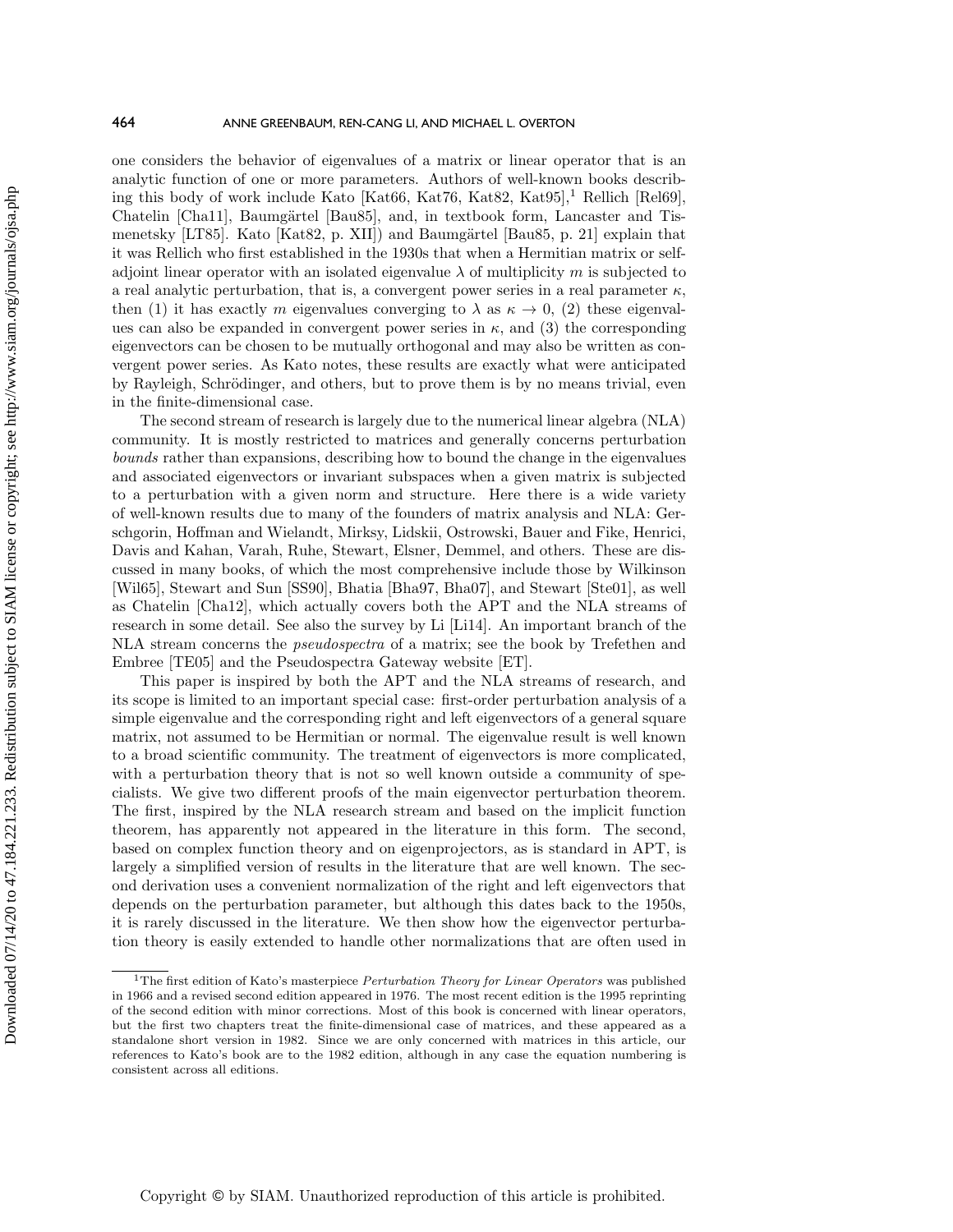practice. We also explain how to verify the perturbation results computationally. In the final section, we illustrate the difficulties introduced by multiple eigenvalues with two illuminating examples and give references to work on perturbation of invariant subspaces corresponding to multiple or clustered eigenvalues.

**2. First-Order Perturbation Theory for a Simple Eigenvalue.** Throughout the paper we use  $\|\cdot\|$  to denote the vector or matrix 2-norm,  $I_n$  to denote the identity matrix of order n, the superscript  $T$  to denote transpose, and  $*$  to denote complex conjugate transpose. Greek lowercase letters denote complex scalars. Latin lowercase letters denote complex vectors, with the exception of i for the imaginary unit and  $j, k, \ell, m, n$  for integers. Uppercase letters denote complex matrices or, in some cases, sets in the complex plane. We begin with an assumption that also serves to establish our notation.

<span id="page-2-0"></span>Assumption 1. Let  $A_0 \in \Bbb C^{n \times n}$  have a simple eigenvalue  $\lambda_0$  corresponding to right eigenvector  $x_0$  (so  $Ax_0 = \lambda_0 x_0$  with  $x_0 \neq 0$ ) and left eigenvector  $y_0$  (so  $y_0^* A = \lambda_0 y_0^*$ with  $y_0 \neq 0$ , normalized so that  $y_0^* x_0 = 1$ . Let  $\tau_0 \in \mathbb{C}$  and let  $A(\tau)$  be a complexvalued matrix function of a complex parameter  $\tau$  that is analytic in a neighborhood of  $\tau_0$ , satisfying  $A(\tau_0) = A_0$ .

Remark 1. The normalization  $y_0^* x_0 = 1$  is always possible since the right and left eigenvectors corresponding to a simple eigenvalue cannot be orthogonal. Note that since  $x_0$  and  $y_0$  are unique only up to scalings, we may multiply  $x_0$  by any nonzero complex scalar  $\omega$  provided we also scale  $y_0$  by the reciprocal of the conjugate of  $\omega$  so that  $y_0^* x_0$  remains equal to one. The use of the complex conjugate transpose in  $y_0^*$  instead of an ordinary transpose is purely a convention that is often, but not universally, followed. The statement that the matrix  $A(\tau )$  is analytic means that each entry of  $A(\tau )$  is analytic (equivalently, complex differentiable or holomorphic) in  $\tau$  in a neighborhood of  $\tau_0$ .

The most basic result in eigenvalue perturbation theory follows.

<span id="page-2-3"></span>THEOREM [1](#page-2-0) (eigenvalue perturbation theorem). Under Assumption 1,  $A(\tau )$  has a unique eigenvalue  $\lambda (\tau )$  that is analytic in a neighborhood of  $\tau _0$ , with  $\lambda (\tau _0) = \lambda _0$  and with

$$
\lambda'(\tau_0) = y_0^* A'(\tau_0) x_0,
$$

where  $\lambda'(\tau_0)$  and  $A'(\tau_0)$  are, respectively, the derivatives of  $\lambda(\tau)$  and  $A(\tau)$  at  $\tau = \tau_0$ .

The proof appears in the next section.

The quantity

<span id="page-2-2"></span>
$$
\chi = \|x_0\| \|y_0\| \ge |y_0^* x_0| = 1,
$$

introduced by [\[Wil65\]](#page-19-0), is called the *eigenvalue condition number* for  $\lambda_0$ . We have  $|\lambda'(\tau_0)| \leq \chi \| A'(\tau_0) \|$ . In the real case,  $\chi$  is the reciprocal of the cosine of the angle between  $x_0$  and  $y_0$ . In the special case that  $A_0$  is Hermitian, its right and left eigenvectors coincide so that  $\chi = 1$ , but in this article we are concerned with general square matrices.

In the APT research stream, instead of eigenvectors, the focus is mostly on the eigenprojector<sup>[2](#page-2-1)</sup> corresponding to  $\lambda_0$ , which can be defined as

$$
\Pi_0 = x_0 y_0^*
$$

<span id="page-2-1"></span> ${}^{2}$ In APT, the standard term is "eigenprojection," while in NLA, "spectral projector" is often used. The somewhat nonstandard term "eigenprojector" is a compromise.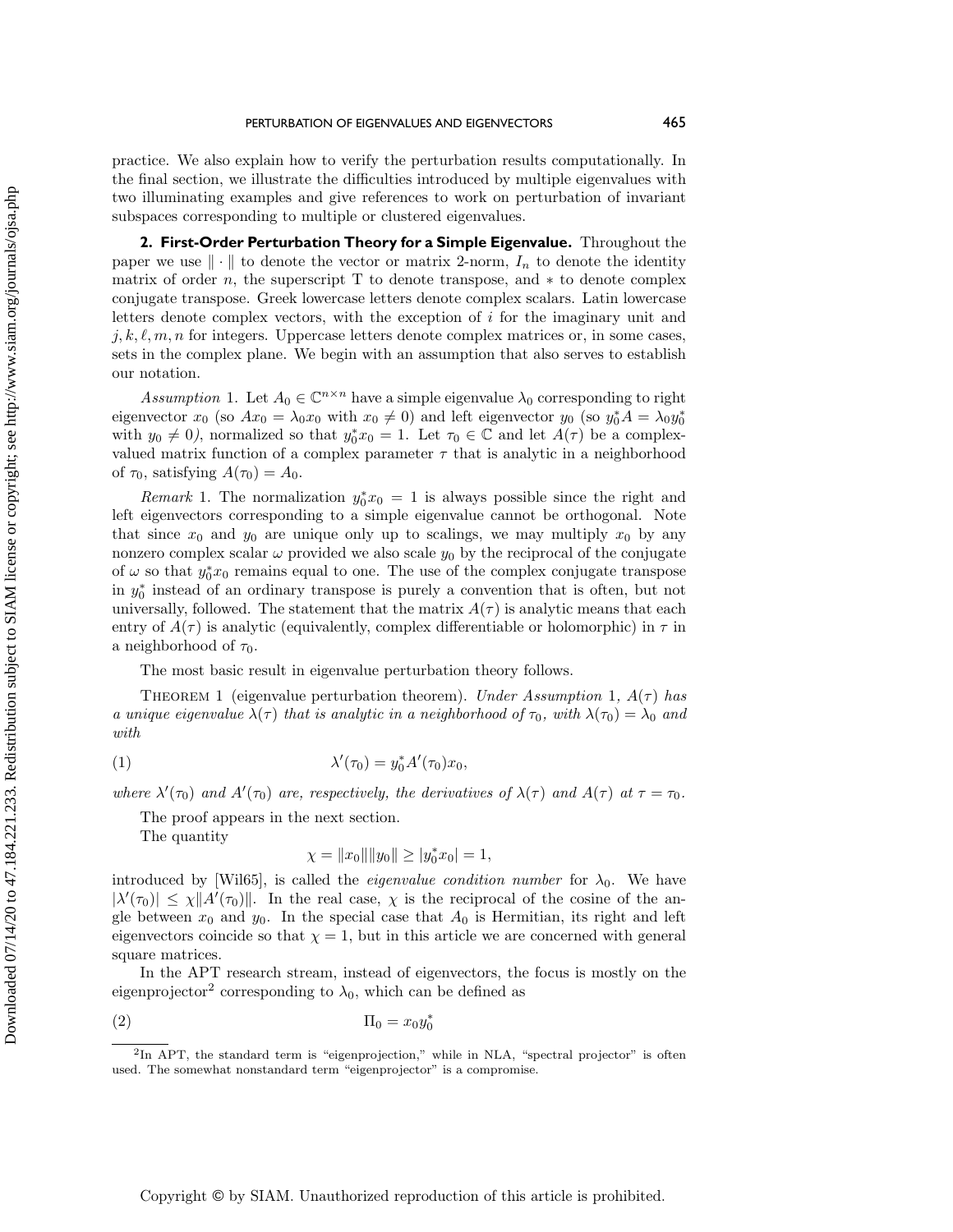and which satisfies

<span id="page-3-0"></span>
$$
A_0 \Pi_0 = \lambda_0 \Pi_0 = \Pi_0 A_0 \text{ and } \Pi_0^2 = \Pi_0.
$$

Note that the eigenprojector does not depend on the normalization used for the eigenvectors  $x_0$  and  $y_0$  (assuming  $y_0^* x_0 = 1$ ), which simplifies the associated perturbation theory, and note also that  $\chi = || \Pi_0 ||$ . Let tr denote trace and recall the property  $tr(XY) = tr(YX)$ . Clearly, equation [\(1\)](#page-2-2) is equivalent to

(3) 
$$
\lambda'(\tau_0) = \text{tr}(\Pi_0 A'(\tau_0)).
$$

Kato [\[Kat82,](#page-18-2) p. XIII] explains that the results of Rellich for analytic perturbations of self-adjoint linear operators were extended (by Sz-Nagy, Kato, and others) to nonself-adjoint linear operators and therefore non-Hermitian matrices in the early 1950s using complex function theory, so  $(3)$ , equivalently  $(1)$ , was known at that time. However, it seems that these results did not become well known until the publication of the first edition of Kato's book in 1966 (although Kato did present a summary of these results for the linear case at a conference on matrix computations [\[Giv58,](#page-18-7) p. 104] in 1958). Equation [\(1\)](#page-2-2) was independently obtained for the analytic case by Lancaster [\[Lan64\]](#page-18-8), and for the linear case by Wilkinson [\[Wil65,](#page-19-0) pp. 68–69] and Lidskii [\[Lid66\]](#page-18-9). They all used the theory of algebraic functions to obtain their results, exploiting the property that eigenvalues are roots of the characteristic polynomial. A different technique is used by Stewart and Sun [\[SS90,](#page-19-1) p. 185], who show that the eigenvalue is differentiable w.r.t. its matrix argument using a proof depending on Gerschgorin circles; the result for a differentiable family  $A(\tau)$  then follows from the ordinary chain rule.

We close this section with a brief discussion of multiple eigenvalues. The algebraic multiplicity of  $\lambda_0$  is the multiplicity of the factor  $\lambda - \lambda_0$  in the characteristic polynomial  $\det(A_0 - \lambda I_n)$ , while the geometric multiplicity (which is always less than or equal to the algebraic multiplicity) is the number of associated linearly independent right (equivalently, left) eigenvectors. A simple eigenvalue has both algebraic and geometric multiplicity equal to one. More generally, if the algebraic and geometric multiplicity are equal, the eigenvalue is said to be semisimple or nondefective. An eigenvalue whose geometric multiplicity is one is called nonderogatory.

**3. First-Order Perturbation Theory for an Eigenvector Corresponding to a Simple Eigenvalue.** We begin this section with a basic result from linear algebra; see [\[Ste01,](#page-19-2) Theorem 1.18 and eq. (3.10)] for a proof.

<span id="page-3-2"></span>LEMMA [1](#page-2-0). Suppose Assumption 1 holds. There exist matrices  $X_1 \in \Bbb C^{n \times (n-1)}$ ,  $Y_1 \in \mathbb C^{n \times (n-1)}$ , and  $B_1 \in \mathbb C^{(n-1)\times (n-1)}$  satisfying

<span id="page-3-1"></span>(4) 
$$
X = [x_0, X_1], Y = [y_0, Y_1], Y^*X = I_n, and Y^*A_0X = \begin{bmatrix} \lambda_0 & 0 \\ 0 & B_1 \end{bmatrix}.
$$

Note that, from  $Y^*X = I_n$ , it is immediate that the columns of  $X_1$  and  $Y_1$ , respectively, span the null spaces of  $y_0^*$  and  $x_0^*$ . Furthermore, we have

$$
I_n = XY^* = x_0 y_0^* + X_1 Y_1^*.
$$

We also have  $A_0X_1 = X_1B_1$  and  $Y_1^*A_0 = B_1Y_1^*$ , so the columns of  $X_1$  and  $Y_1$  are, respectively, bases for right and left  $(n - 1)$ -dimensional invariant subspaces of  $A_0$ , and  $I_n = \Pi_0 + \Pi_1$ , where  $\Pi_1 = X_1 Y_1^*$  is the complementary projector to  $\Pi_0$ . If we assume that  $A_0$  is diagonalizable, i.e., with  $n$  linearly independent eigenvectors, then

Copyright © by SIAM. Unauthorized reproduction of this article is prohibited.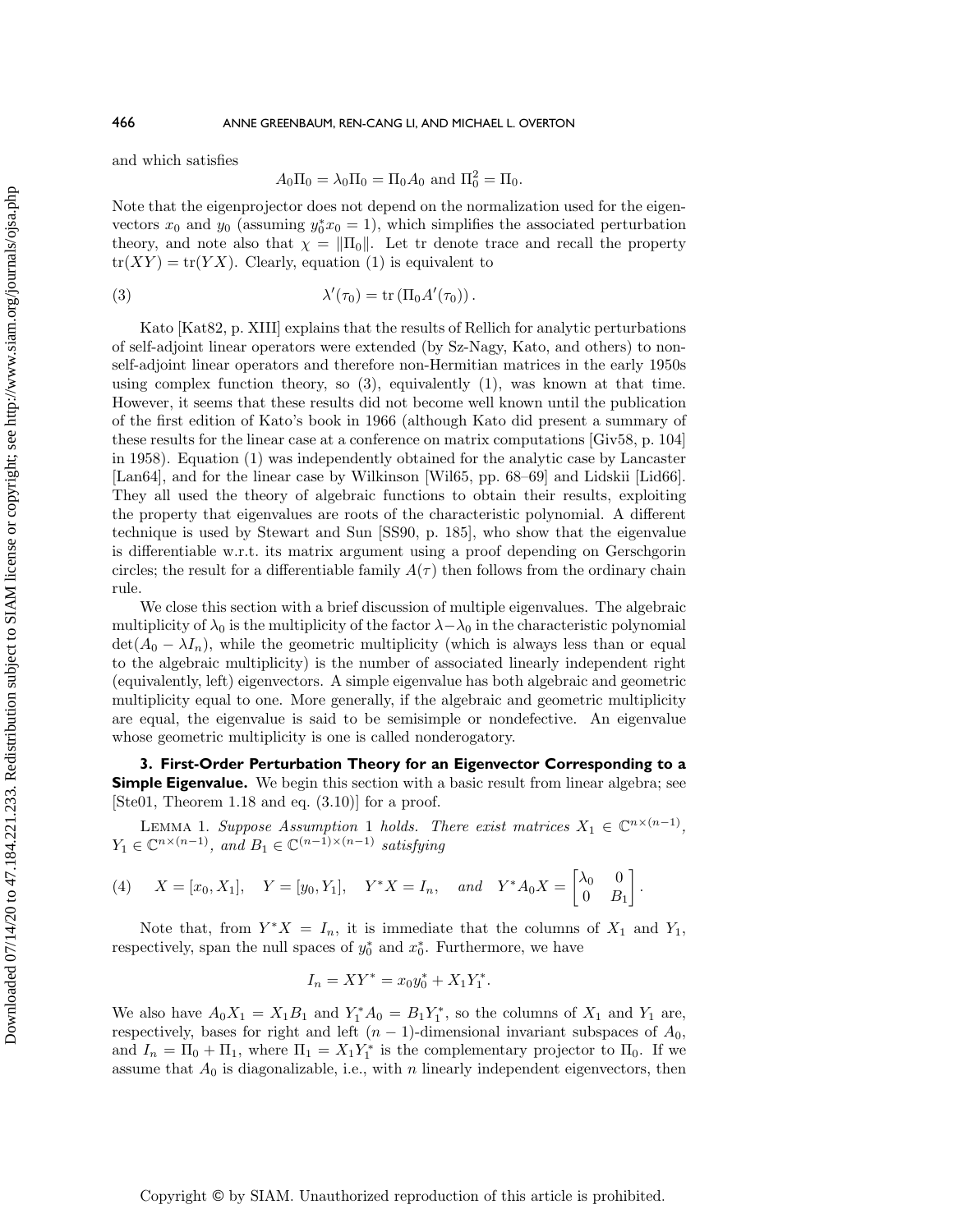we can take the columns of  $X_1$  and of  $Y_1$  to be, respectively, right and left eigenvectors corresponding to the eigenvalues of  $A_0$  that differ from  $\lambda_0$ , which we may denote by  $\lambda_1, \ldots, \lambda_{n-1}$  (some of which could coincide, as diagonalizability implies only that the eigenvalues are semisimple, not that they are simple). In this case, we can take  $B_1$  to be the diagonal matrix  $diag(\lambda_1, \ldots, \lambda_{n-1})$ . More generally, however,  $X_1$  and  $Y_1$  may be any matrices satisfying [\(4\)](#page-3-1), ignoring the multiplicities and Jordan structure of the other eigenvalues.

Now let

(5) 
$$
S = X_1 (B_1 - \lambda_0 I_{n-1})^{-1} Y_1^*.
$$

It then follows that

<span id="page-4-1"></span>
$$
S\Pi_0 = \Pi_0 S = 0 \text{ and } (A_0 - \lambda_0 I_n)S = S(A_0 - \lambda_0 I_n) = \Pi_1.
$$

In the NLA stream of research, S is called the group inverse of  $A_0 - \lambda_0 I_n$  [\[SS90,](#page-19-1) pp.  $240-241$ ], [\[MS88\]](#page-18-10), [\[CM91\]](#page-17-6), [\[GO11,](#page-18-11) Theorem 5.2.]. In the APT research stream, it is called the *reduced resolvent matrix* of  $A_0$  w.r.t. the eigenvalue  $\lambda_0$  (see [\[Kat82,](#page-18-2) eqs. I.5.28 and II.2.11]).[3](#page-4-0)

We now give a first-order perturbation theorem for right and left eigenvectors corresponding to a simple eigenvalue.

<span id="page-4-5"></span>Theorem 2 (eigenvector perturbation theorem). Suppose Assumption [1](#page-2-0) holds and define  $X_1$  $X_1$ ,  $Y_1$ , and  $B_1$  as in Lemma 1 and S as in [\(5\)](#page-4-1). Then there exist vectorvalued functions  $x(\tau )$  and  $y(\tau )^*$  that are analytic in a neighborhood of  $\tau _0$  with  $x(\tau _0 ) =$  $x_0, y(\tau_0) = y_0$ , and  $y(\tau )^* x(\tau ) = 1$ , satisfying the right and left eigenvector equations

<span id="page-4-6"></span>(6) 
$$
A(\tau)x(\tau) = \lambda(\tau)x(\tau), \quad y(\tau)^*A(\tau) = \lambda(\tau)y(\tau)^*,
$$

where  $\lambda (\tau )$  is the analytic function from Theorem [1](#page-2-3). Furthermore, these can be chosen so that their derivatives,  $x'(\tau)$  and  $(y^*)'(\tau)$ , satisfy  $y_0^* x'(\tau_0) = 0$  and  $(y^*)'(\tau_0) x_0 = 0$ ,  $with^4$  $with^4$ 

<span id="page-4-3"></span>(7) 
$$
x'(\tau_0) = -SA'(\tau_0)x_0,
$$

<span id="page-4-4"></span>(8) 
$$
(y^*)'(\tau_0) = -y_0^* A'(\tau_0) S.
$$

Note that it is  $y(\tau )^*$ , not  $y(\tau )$ , that is analytic with respect to the complex parameter  $\tau$ . However,  $y(\tau)$  is differentiable w.r.t. the real and imaginary parts of  $\tau$ . Note also that we do not claim that  $x(\tau )$  and  $y(\tau )$  are unique, even when they are chosen to satisfy [\(7\)](#page-4-3) and [\(8\)](#page-4-4). Sometimes, other normalizations of the eigenvectors, not necessarily satisfying [\(7\)](#page-4-3) and [\(8\)](#page-4-4), are preferred, as we shall discuss in section [3.4.](#page-12-0)

It follows from Theorem [2](#page-4-5) that

$$
\frac{\|x'(\tau_0)\|}{\|x_0\|} \le \kappa(X) \|(\lambda_0 I_{n-1} - B_1)^{-1}\| \|A'(\tau_0)\|,
$$

where  $\kappa (X) = \kappa (Y) = ||X|| ||Y||$ , the ordinary matrix condition number of X, equivalently of Y (as  $Y^* = X^{-1}$ ), with the same bound also holding for  $\|(y^*)'(\tau_0)\|/\|y_0\|$ .

<span id="page-4-0"></span> $3$ The notion of group inverse or reduced resolvent extends beyond the simple eigenvalue context to multiple eigenvalues. If  $\lambda_0$  is a defective eigenvalue with a nontrivial Jordan structure, the reduced resolvent matrix of A with respect to  $\lambda_0$  must take account of "eigennilpotents." It is the same as the Drazin inverse of  $A_0 - \lambda_0 I_n$ , a generalization of the group inverse (see [\[Cha12,](#page-17-4) p. 98], [\[CM91\]](#page-17-6), and, for a method to compute the Drazin inverse, [\[GOS15\]](#page-18-12)).

<span id="page-4-2"></span><sup>&</sup>lt;sup>4</sup>We use the notation  $(y^*)'(\tau_0)$  to mean  $\frac{d}{d\tau}(y(\tau)^*)|_{\tau=\tau_0}$ .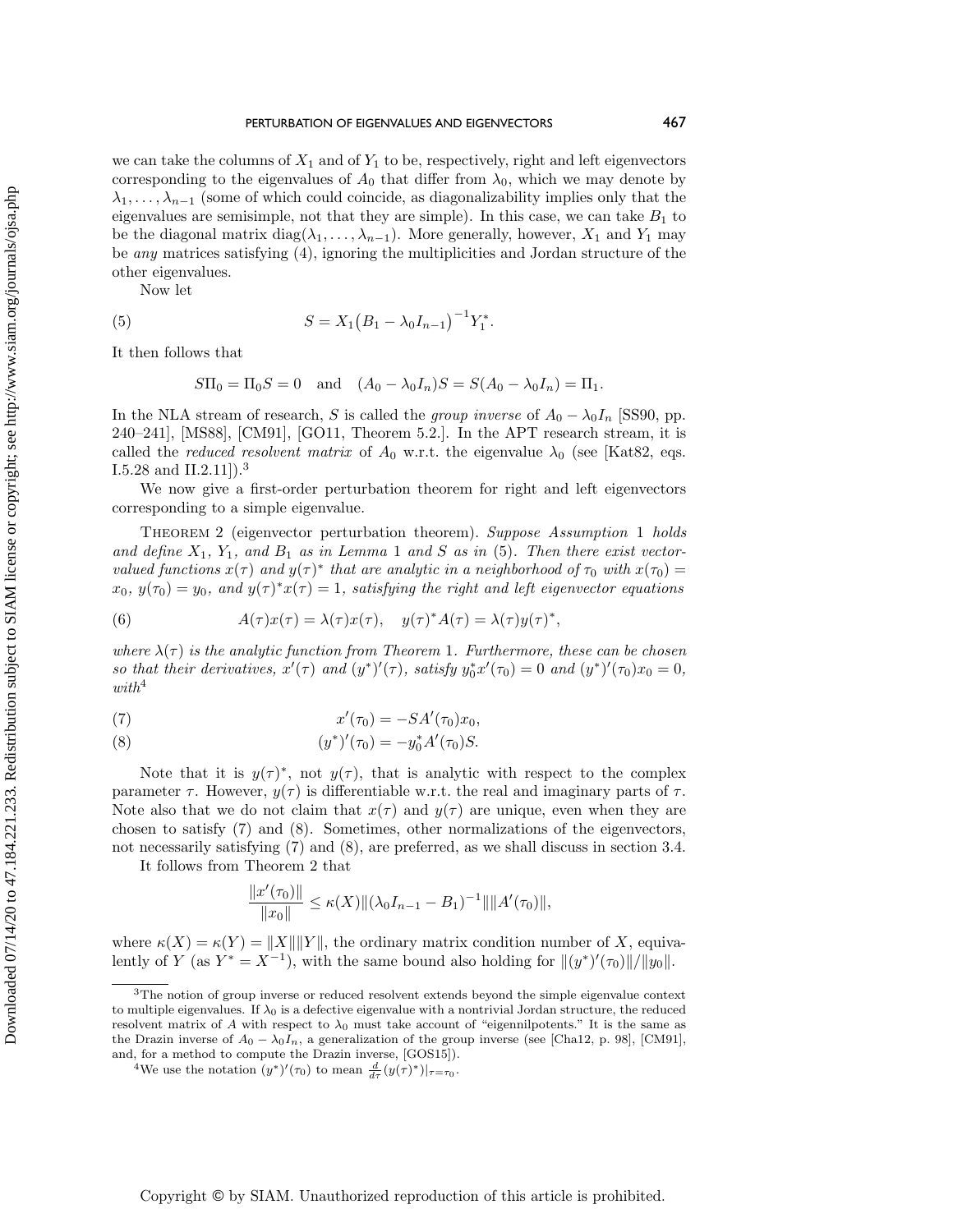In the diagonalizable case, as already noted above, we can take  $B_1 = \text{diag}(\lambda_1, \dots,$  $\lambda_{n-1}$ ), so

$$
\frac{\|x'(\tau_0)\|}{\|x_0\|} \le \frac{\kappa(X)\|A'(\tau_0)\|}{\min_{j=1,\ldots,n-1}\{|\lambda_0-\lambda_j|\}},
$$

with the same bound also holding for  $\|(y^*)'(\tau_0)\|/\|y_0\|$ . In this case, the formula [\(7\)](#page-4-3) for the eigenvector derivative was given by Wilkinson [\[Wil65,](#page-19-0) p. 70]. He remarked (p. 109) that although his derivation is essentially classical perturbation theory, a simple but rigorous treatment did not seem to be readily available in the literature. Lancaster [\[Lan64\]](#page-18-8) and Lidskii [\[Lid66\]](#page-18-9) both showed that the perturbed eigenvector corresponding to a simple eigenvalue  $\lambda_0$  may be defined to be differentiable at  $\lambda_0$ , but they did not give the first-order perturbation term. The books by Stewart and Sun [\[SS90,](#page-19-1) section V.2] and Stewart [\[Ste01,](#page-19-2) sections 1.3 and 4.2] contain excellent discussions of the issues summarized above as well as many additional related results. The eigenvector derivative formula [\(7\)](#page-4-3) in Theorem [2](#page-4-5) above is succinctly stated just below [\[Ste01,](#page-19-2) eq. (3.14), p. 46], where on the same page Theorem 3.11 stating it more rigorously, and providing additional bounds, is also given; see also [\[Ste01,](#page-19-2) line 4, p. 48]. The reader is referred to [\[Ste71\]](#page-19-4) and [\[Ste73\]](#page-19-5) for a proof. Stewart [\[Ste71\]](#page-19-4) introduced the idea of establishing the existence of a solution to an algebraic Riccati equation by a fixed point iteration, a technique that was followed up in [\[Ste73,](#page-19-5) eq. (1.5), p. 730] and [\[Dem86,](#page-17-7) eq. (7.2), p. 187]. Alternatively, proofs of Theorem [2](#page-4-5) may be derived by various approaches based on the implicit function theorem; see [\[Mag85,](#page-18-13) [Sun85\]](#page-19-6) and [\[Sun02,](#page-19-7) section 2.1]. A related argument appears in [\[Lax07,](#page-18-14) Theorem 9.8]. These approaches generally focus on obtaining results for the right eigenvector subject to some normalization; they can also be applied to obtain results for the left eigenvector, and these can be normalized further to obtain the condition  $y(\tau )^* x(\tau ) = 1$ . The proof that we give in section [3.2](#page-7-0) is also based on the implicit function theorem, using a block-diagonalization approach that obtains the perturbation results for the right and left eigenvectors simultaneously, ensuring that  $y(\tau )^* x(\tau ) = 1$ . Note, however, that a fundamental difficulty with eigenvectors is their lack of uniqueness. In contrast, the eigenprojector is uniquely defined and satisfies the following perturbation theorem.

<span id="page-5-0"></span>THEOREM 3 (eigenprojector perturbation theorem). Suppose Assumption [1](#page-2-0) holds and define  $X_1$  $X_1$ ,  $Y_1$ , and  $B_1$  as in Lemma 1 and S as in [\(5\)](#page-4-1). Then there exists a matrix-valued function  $\Pi (\tau )$  that is analytic in a neighborhood of  $\tau _0$  with  $\Pi (\tau _0) = \Pi _0$ , satisfying the eigenprojector equations

<span id="page-5-2"></span>(9) 
$$
A(\tau)\Pi(\tau) = \lambda(\tau)\Pi(\tau) = \Pi(\tau)A(\tau) \quad and \quad \Pi(\tau)^2 = \Pi(\tau),
$$

and with derivative given by

<span id="page-5-1"></span>(10) 
$$
\Pi'(\tau_0) = -\Pi_0 A'(\tau_0) S - S A'(\tau_0) \Pi_0.
$$

This result is well known in the APT research stream [\[Kat82,](#page-18-2) eq. (II.2.13)], and, like the eigenvalue perturbation result, goes back to the 1950s. Furthermore, while it's easy to see how Theorem [3](#page-5-0) can be proved using Theorem [2,](#page-4-5) it is also the case that Theorem [2](#page-4-5) can be proved using Theorem [3](#page-5-0) by defining the eigenvectors appropriately in terms of the eigenprojector, as discussed below. This provides a convenient way to define eigenvectors uniquely.

We note that Theorems [1,](#page-2-3) [2,](#page-4-5) and [3](#page-5-0) simplify significantly when  $A(\tau )$  is a Hermitian function of a real parameter  $\tau$ , because then the right and left eigenvectors coincide. The results for the Hermitian case lead naturally to perturbation theory for singular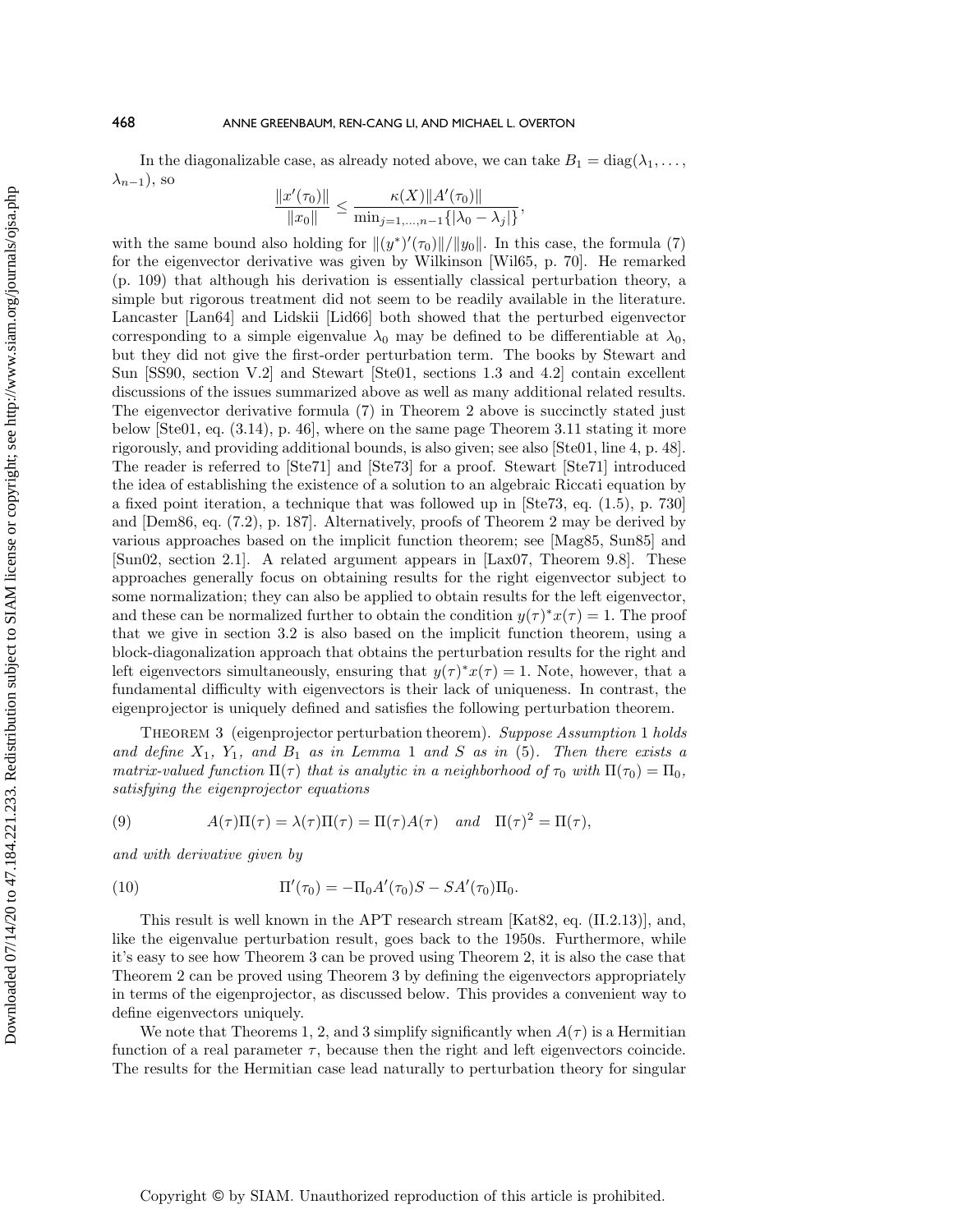values and singular vectors of a general rectangular matrix; see [\[Ste01,](#page-19-2) section 3.3.1] and [\[Sun02,](#page-19-7) section 3.1].

**3.1. Nonrigorous Derivation of the Formulas in Theorems [1,](#page-2-3) [2,](#page-4-5) and [3.](#page-5-0)** If we assume that for  $\tau$  in some neighborhood of  $\tau_0$ , the matrix  $A(\tau )$  has an eigenvalue  $\lambda (\tau )$  and corresponding right and left eigenvectors  $x(\tau )$  and  $y(\tau )$  with  $y(\tau )^* x(\tau ) = 1$ such that  $\lambda (\tau )$ ,  $x(\tau )$  and  $y(\tau )^*$  are all analytic functions of  $\tau$  satisfying  $\lambda (\tau _0 ) = \lambda _0$ ,  $x(\tau_0) = x_0$ , and  $y(\tau_0) = y_0$ , then differentiating the equation  $A(\tau )x(\tau ) = \lambda (\tau )x(\tau )$ and setting  $\tau = \tau_0$ , we find

(11) 
$$
A'(\tau_0)x_0 + A_0x'(\tau_0) = \lambda'(\tau_0)x_0 + \lambda_0x'(\tau_0).
$$

Multiplying on the left by  $y_0^*$  and using  $y_0^* A_0 = \lambda_0 y_0^*$  and  $y_0^* x_0 = 1$ , we obtain the formula [\(1\)](#page-2-2) for  $\lambda'(\tau_0)$ :

<span id="page-6-0"></span>
$$
\lambda'(\tau_0) = y_0^* A'(\tau_0) x_0.
$$

Equation [\(11\)](#page-6-0) can be written in the form

(12) 
$$
(A'(\tau_0) - \lambda'(\tau_0)I_n)x_0 = -(A_0 - \lambda_0 I_n)x'(\tau_0).
$$

Using Lemma [1,](#page-3-2) we can write

<span id="page-6-1"></span>
$$
A_0 - \lambda_0 I_n = X \begin{bmatrix} 0 & 0 \\ 0 & B_1 - \lambda_0 I_{n-1} \end{bmatrix} Y^*,
$$

and substituting this into [\(12\)](#page-6-1) and multiplying on the left by  $Y^*$ , we find

$$
Y^*(A'(\tau_0) - \lambda'(\tau_0)I_n)x_0 = -\begin{bmatrix} 0 & 0 \ 0 & B_1 - \lambda_0 I_{n-1} \end{bmatrix} Y^*x'(\tau_0).
$$

The first row equation here is  $y_0^*(A'(\tau_0) - \lambda'(\tau_0)I_n)x_0 = 0$ , which is simply the formula for  $\lambda'(\tau_0)$ . The remaining  $n - 1$  equations are

$$
Y_1^*(A'(\tau_0) - \lambda'(\tau_0)I_n)x_0 = -(B_1 - \lambda_0I_{n-1})Y_1^*x'(\tau_0),
$$

and since  $Y_1^* x_0 = 0$  and  $B_1 - \lambda_0 I_{n-1}$  is invertible, we obtain the following formula for  $Y_1^* x'(\tau_0)$ :

$$
Y_1^*x'(\tau_0) = -(B_1 - \lambda_0 I_{n-1})^{-1}Y_1^*A'(\tau_0)x_0.
$$

Note that  $x'(\tau_0)$  is not completely determined by this formula because each eigenvector  $x(\tau )$  is determined only up to a multiplicative constant. If we can choose the scale factor in such a way that  $y_0^* x'(\tau_0) = 0$ , then, multiplying on the left by  $X_1$  and recalling that  $X_1 Y_1^* = I_n - x_0 y_0^*$ , we obtain the formula in [\(7\)](#page-4-3) for  $x'(\tau_0)$ :

$$
x'(\tau_0) = -X_1(B_1 - \lambda_0 I_{n-1})^{-1} Y_1^* A'(\tau_0) x_0 = -SA'(\tau_0) x_0.
$$

Similarly, the formula [\(8\)](#page-4-4) for  $(y^*)'(\tau_0)$  can be derived assuming that we can choose  $y(\tau )$  so that  $(y^*)'(\tau_0)x_0 = 0.$ 

Once formulas [\(7\)](#page-4-3) and [\(8\)](#page-4-4) are established, formula [\(10\)](#page-5-1) follows immediately from

$$
[x(\tau)y(\tau)^*]' = x'(\tau)y(\tau)^* + x(\tau)[y(\tau)^*]'.
$$

Evaluating at  $\tau = \tau_0$  and using formulas [\(7\)](#page-4-3) and [\(8\)](#page-4-4) for  $x'(\tau_0)$  and  $y'(\tau_0)$ , we obtain formula [\(10\)](#page-5-1) for  $\Pi'(\tau_0)$ .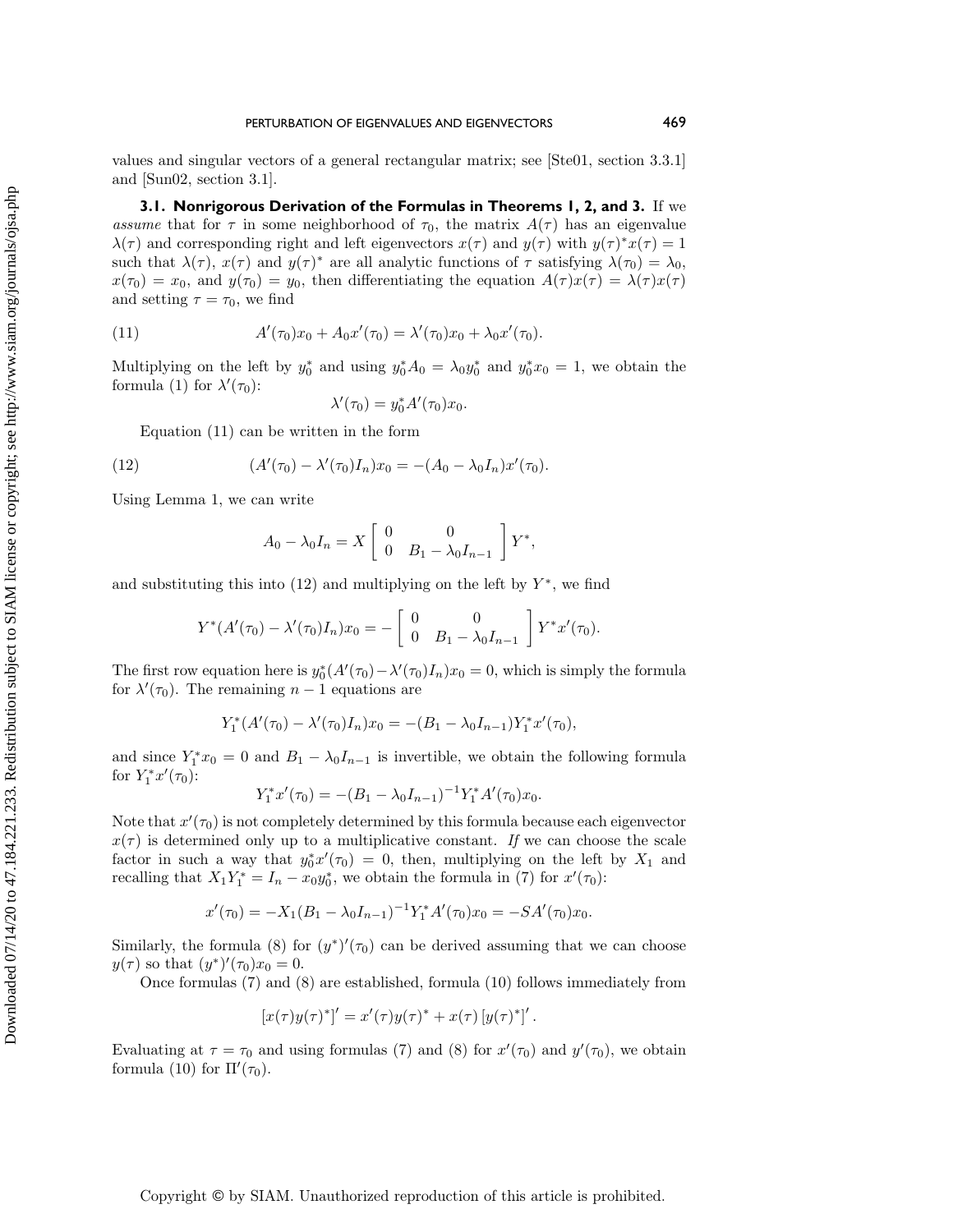In the following subsections, we establish the *assumptions* used here when  $\lambda_0$  is a simple eigenvalue of  $A_0$ , and thus obtain *proofs* of Theorems [1,](#page-2-3) [2,](#page-4-5) and [3,](#page-5-0) in two different ways. The first involves finding equations that a similarity transformation must satisfy if it is to take  $A(\tau )$  (or, more specifically,  $Y^*A(\tau )X$ ) to a block-diagonal form like that in Lemma [1](#page-3-2) for  $A_0$ . The implicit function theorem<sup>[5](#page-7-1)</sup> is then invoked to show that these equations have a unique solution for  $\tau$  in some neighborhood of  $\tau_0$ , and that the solution is analytic in  $\tau$ . The second proof uses the argument principle and the residue theorem from complex analysis to establish that, for  $\tau$  in a neighborhood of  $\tau_0$ , each matrix  $A(\tau)$  has a simple eigenvalue  $\lambda (\tau )$  that is analytic in  $\tau$  and satisfies  $\lambda (\tau_0) = \lambda_0$ . It then follows from Lemma [1](#page-3-2) that there is a similarity transformation taking  $A(\tau )$  to block-diagonal form, but Lemma [1](#page-3-2) says nothing about analyticity or even continuity of the associated matrices  $X(\tau )$  and  $Y(\tau )^*$ . Instead, the similarity transformation is applied to the resolvent and integrated to obtain an expression for the eigenprojector  $\Pi (\tau )$  that is shown to be analytic in  $\tau$ . Finally, left and right eigenvectors satisfying the analyticity conditions along with the derivative formulas [\(7\)](#page-4-3) and [\(8\)](#page-4-4) are defined in terms of the eigenprojector.

Note that the assumptions used here do *not* generally hold when  $\lambda_0$  is not a simple eigenvalue of  $A_0$ , as discussed in section [4.](#page-15-0)

<span id="page-7-0"></span>**3.2. First Proof of Theorems [1,](#page-2-3) [2,](#page-4-5) and [3,](#page-5-0) Using Techniques from the NLA Research Stream.** The first proof that we give is inspired by the NLA research stream, but instead of Stewart's fixed point iteration technique mentioned previously, we rely on the implicit function theorem [\[Kra01,](#page-18-15) Theorem 1.4.11], which we now state in the form that we need.

<span id="page-7-2"></span>THEOREM 4 (implicit function theorem). Let  $D \subset \mathbb{C} \times \mathbb{C}^{\ell}$  be an open set,  $h =$  $(h_1, \ldots, h_\ell) : D \rightarrow \mathbb{C}^{\ell}$  an analytic mapping, and  $(\tau_0, z^0) \in D$  a point where  $h(\tau_0, z^0) =$  $0$  and where the Jacobian matrix  $\bigl( \frac{\partial h_j}{\partial z_k} \bigr)_{j,k=1}^\ell$  is nonsingular. Then the system of equations  $h(\tau , z) = 0$  has a unique analytic solution  $z = z(\tau )$  in a neighborhood of  $\tau_0$  that satisfies  $z(\tau_0) = z^0$ .

We now exploit this result in our proof of Theorem [2.](#page-4-5) The setting of the stage before applying the implicit function theorem follows Demmel's variant of Stewart's derivation mentioned above. We obtain a proof of Theorem [1](#page-2-3) along the way, and then give a proof of Theorem [3](#page-5-0) as an easy consequence.

<span id="page-7-3"></span>Using Lemma [1,](#page-3-2) define

(13) 
$$
\begin{bmatrix} \gamma_{11}(\tau) & c_{12}^*(\tau) \\ c_{21}(\tau) & C_{22}(\tau) \end{bmatrix} = Y^* A(\tau) X = \begin{bmatrix} \lambda_0 & 0 \\ 0 & B_1 \end{bmatrix} + Y^* (A(\tau) - A_0) X.
$$

Here the scalar  $\gamma_{11}$ , the row and column vectors  $c_{12}^*$  and  $c_{21}$ , and the  $(n - 1) \times (n - 1)$ matrix  $C_{22}$  are analytic functions of  $\tau$  near  $\tau_0$ , since  $A(\tau )$  is. In what follows, we will transform this matrix into a block-diagonal matrix by a similarity transformation. We will choose  $p(\tau )$ ,  $q(\tau )$  so that

$$
P(\tau) = \begin{bmatrix} 1 & -q(\tau)^* \\ p(\tau) & I_{n-1} \end{bmatrix}, \quad Q(\tau) = \begin{bmatrix} 1 & -p(\tau)^* \\ q(\tau) & I_{n-1} \end{bmatrix}
$$

,

<span id="page-7-1"></span><sup>&</sup>lt;sup>5</sup>Since the perturbation parameter  $\tau$  and the matrix family  $A(\tau )$  are complex, we need a version of the implicit function theorem from complex analysis, but in the special case that  $\tau$  and  $A(\tau )$  are real, we could use a more familiar version from real analysis. In that case, although some of the eigenvalues and eigenvectors of a real matrix may be complex, they occur in complex conjugate pairs and are easily represented using real quantities.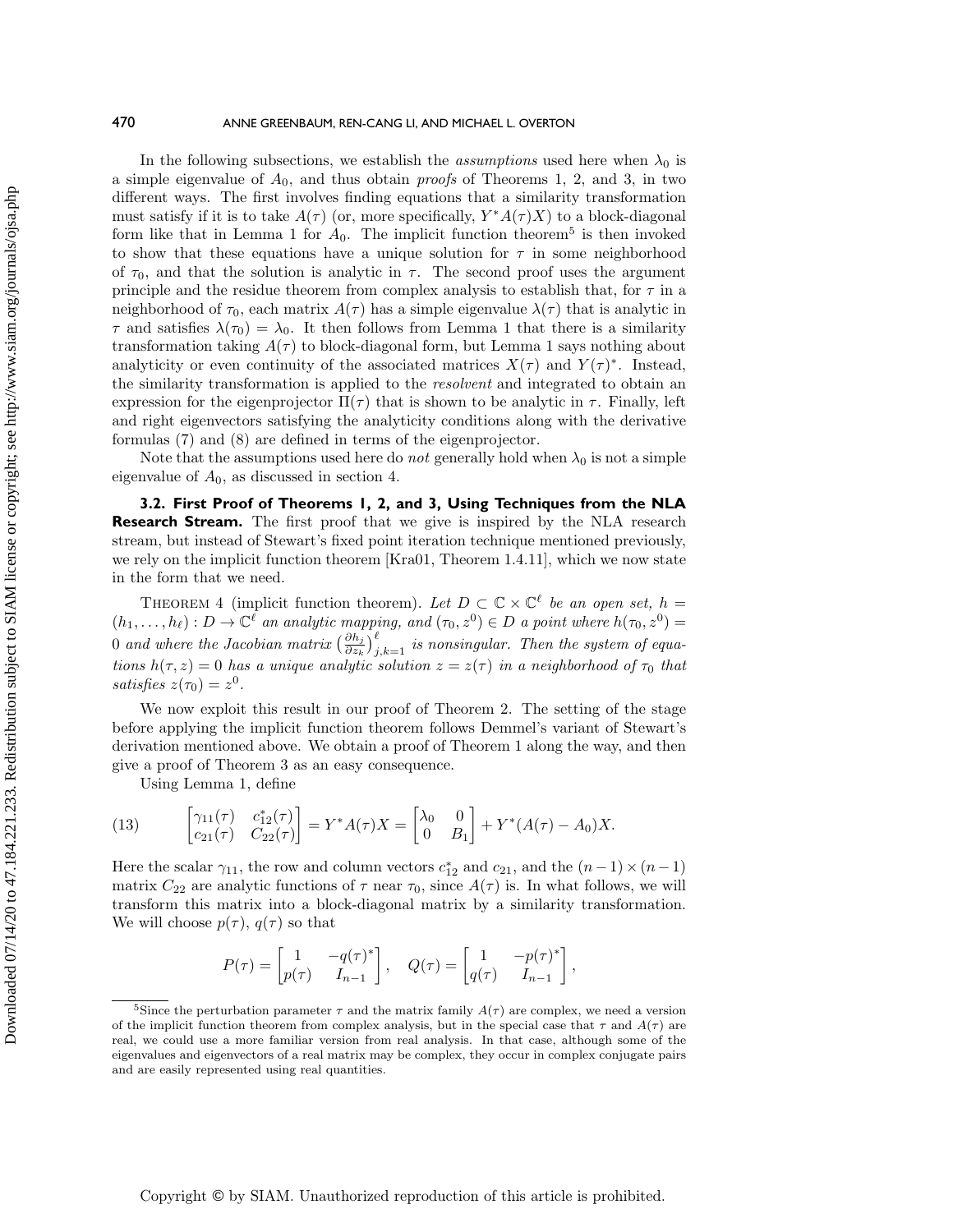Downloaded 07/14/20 to 47.184.221.233. Redistribution subject to SIAM license or copyright; see http://www.siam.org/journals/ojsa.php Downloaded 07/14/20 to 47.184.221.233. Redistribution subject to SIAM license or copyright; see http://www.siam.org/journals/ojsa.php PERTURBATION OF EIGENVALUES AND EIGENVECTORS 471

$$
D(\tau) = Q(\tau)^* P(\tau) = \begin{bmatrix} 1 + q(\tau)^* p(\tau) & 0 \\ 0 & I_{n-1} + p(\tau) q(\tau)^* \end{bmatrix},
$$

with  $p(\tau )$  and  $q(\tau )^*$ , and consequently  $P(\tau )$ ,  $Q(\tau )^*$ , and  $D(\tau )$ , analytic in a neighborhood of  $\tau_0$ , with  $p(\tau_0) = q(\tau_0) = 0$ , and hence  $P(\tau_0) = Q(\tau_0) = D(\tau_0) = I_n$ . This transformation idea traces back to [\[Ste73,](#page-19-5) p. 730] who designed a P with  $p = q$ , but in the form given here it is due to [\[Dem86,](#page-17-7) p. 187].

<span id="page-8-3"></span>We would like to have, for  $\tau$  sufficiently close to  $\tau_0$ , the similarity transformation

,

(14) 
$$
Q(\tau)^* Y^* A(\tau) X P(\tau) D(\tau)^{-1} = \begin{bmatrix} \lambda(\tau) & 0\\ 0 & B(\tau) \end{bmatrix}
$$

where  $\lambda (\tau )$  and  $B(\tau )$  are also analytic, with  $\lambda (\tau _0) = \lambda _0$  and  $B(\tau _ 0) = B_1$ . Since  $D(\tau )$ is block diagonal by definition, we need  $Q(\tau )^* Y^* A(\tau )XP(\tau )$  to be block diagonal. Suppressing the dependence on  $\tau$ , this last matrix is given by

<span id="page-8-0"></span>
$$
(15) \qquad \begin{bmatrix} \gamma_{11} + q^*c_{21} + c_{12}^*p + q^*C_{22}p & -q^*(\gamma_{11}I_{n-1} - C_{22}) + c_{12}^* - q^*c_{21}q^* \\ -( \gamma_{11}I_{n-1} - C_{22})p + c_{21} - pc_{12}^*p & C_{22} - pc_{12}^* - c_{21}q^* + p\gamma_{11}q^* \end{bmatrix}.
$$

For clarity, we introduce the notation  $w(\tau )$  for the analytic row vector function  $q(\tau )^*$ . We then seek column and row vector analytic functions  $p(\tau )$  and  $w(\tau )$  making the off-diagonal blocks of [\(15\)](#page-8-0) zero, i.e., satisfying

<span id="page-8-1"></span>(16) 
$$
f(\tau, p(\tau)) := -[\gamma_{11}(\tau)I_{n-1} - C_{22}(\tau)] p(\tau) + c_{21}(\tau) - p(\tau)c_{12}(\tau)^* p(\tau) = 0,
$$

<span id="page-8-2"></span>(17) 
$$
g(\tau, w(\tau)) := -w(\tau) \left[ \gamma_{11}(\tau) I_{n-1} - C_{22}(\tau) \right] + c_{12}(\tau)^* - w(\tau) c_{21}(\tau) w(\tau) = 0.
$$

Taking  $\ell = n - 1$ ,  $z = 0$ , and h equal to first f and then g with s equal to p and w, respectively, in Theorem [4,](#page-7-2) we note that since  $f(\tau_0, 0) = 0$ ,  $g(\tau_0, 0) = 0$ , and the Jacobian matrices

$$
\left. \frac{\partial f(\tau, p)}{\partial p} \right|_{(\tau, p) = (\tau_0, 0)} = -(\lambda_0 I_{n-1} - B_1), \quad \left. \frac{\partial g(\tau, w)}{\partial w} \right|_{(\tau, w) = (\tau_0, 0)} = -(\lambda_0 I_{n-1} - B_1)
$$

are nonsingular, there are unique functions  $p$  and  $w$ , analytic in a neighborhood of  $\tau_0$ , satisfying [\(16\)](#page-8-1) and [\(17\)](#page-8-2) with  $p(\tau_0) = 0$ ,  $w(\tau_0) = 0$ , and

<span id="page-8-4"></span>(18) 
$$
p'(\tau_0) = (\lambda_0 I_{n-1} - B_1)^{-1} c'_{21}(\tau_0), \quad w'(\tau_0) = (c^*_{12})'(\tau_0) (\lambda_0 I_{n-1} - B_1)^{-1},
$$

where, using the definition [\(13\)](#page-7-3), we have

(19) 
$$
c'_{21}(\tau_0) = Y_1^* A'(\tau_0) x_0 \text{ and } (c_{12}^*)'(\tau_0) = y_0^* A'(\tau_0) X_1.
$$

Thus, [\(15\)](#page-8-0) is block diagonal and hence [\(14\)](#page-8-3) holds, with  $\lambda (\tau )$  an eigenvalue of  $A(\tau )$ and with

<span id="page-8-5"></span>
$$
\lambda(\tau) = [\gamma_{11} + wc_{21} + c_{12}^* p + wC_{22}p](1 + wp)^{-1},
$$
  
\n
$$
B(\tau) = [C_{22} - pc_{12}^* - c_{21}w + p\gamma_{11}w](I_{n-1} + pw)^{-1},
$$

again suppressing dependence on  $\tau$  on the right-hand sides. These functions are analytic in a neighborhood of  $\tau_0$  satisfying  $\lambda (\tau_0) = \lambda_0$  and  $B(\tau_0) = B_1$ , with

$$
\lambda'(\tau_0) = \gamma'_{11}(\tau_0) = y_0^* A'(\tau_0) x_0,
$$

proving Theorem [1.](#page-2-3)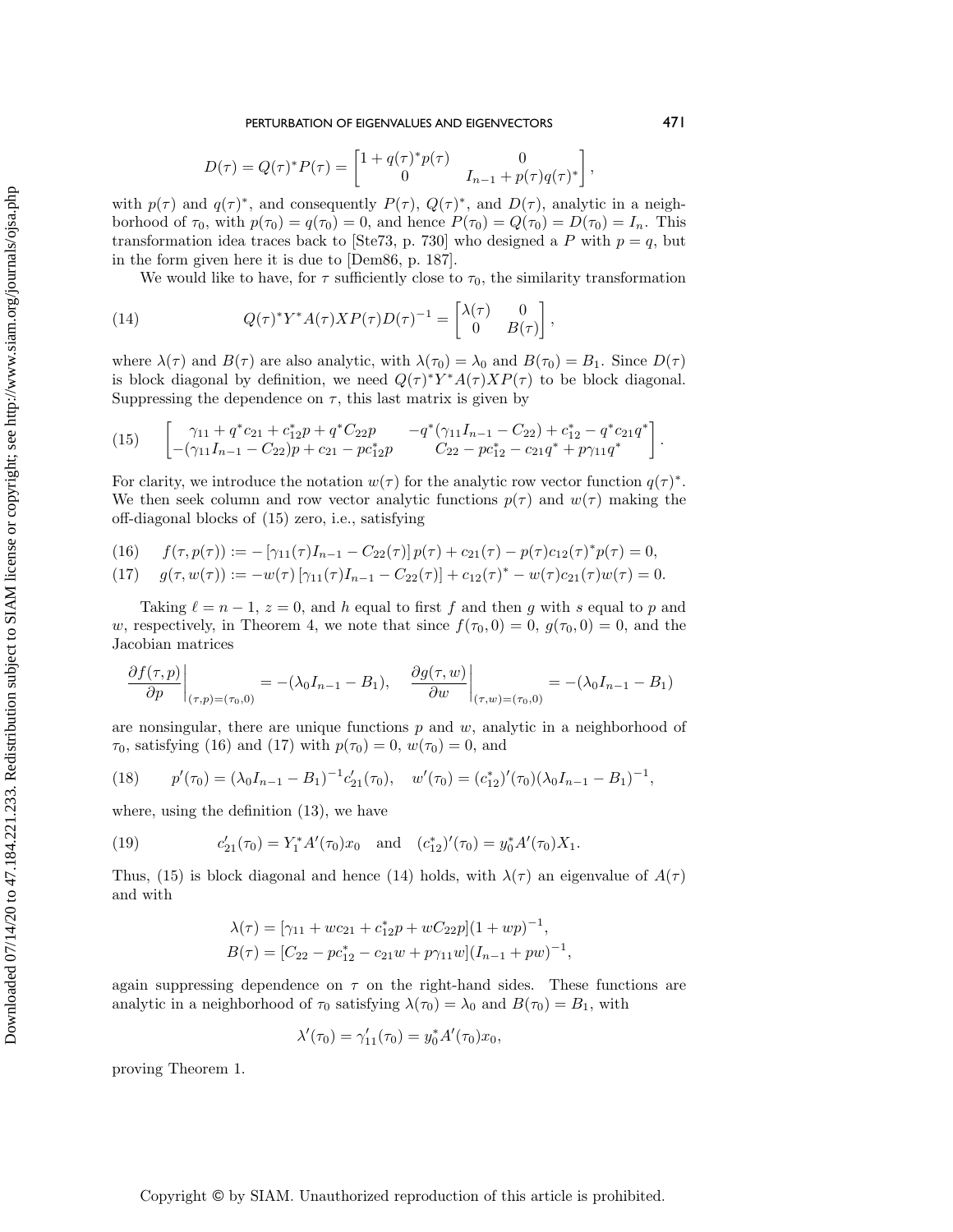Let  $e_1$  be the first column of the identity matrix  $I_n$ . Multiplying [\(14\)](#page-8-3) on the left by  $XQ(\tau )^{-*}$  and on the right by  $e_1$  we obtain, using  $Y^*X = I$  and  $D(\tau ) = Q(\tau )^*P(\tau )$ ,

$$
A(\tau)XP(\tau)D(\tau)^{-1}e_1 = \lambda(\tau)XP(\tau)D(\tau)^{-1}e_1,
$$

so

$$
x(\tau) := XP(\tau)D(\tau)^{-1}e_1 = \frac{1}{1 + q(\tau)^* p(\tau)} [x_0 + X_1 p(\tau)]
$$

is analytic with  $x(\tau_0) = x_0$  and satisfies the desired right eigenvector equation in [\(6\)](#page-4-6). Likewise, multiplying [\(14\)](#page-8-3) on the right by  $D(\tau )P(\tau )^{-1}Y^*$  and on the left by  $e_1^T$  gives

$$
e_1^{\mathrm{T}} Q(\tau)^* Y^* A(\tau) = \lambda(\tau) e_1^{\mathrm{T}} Q(\tau)^* Y^*,
$$

so

Downloaded 07/14/20 to 47.184.221.233. Redistribution subject to SIAM license or copyright; see http://www.siam.org/journals/ojsa.php Downloaded 07/14/20 to 47.184.221.233. Redistribution subject to SIAM license or copyright; see http://www.siam.org/journals/ojsa.php

$$
y(\tau)^* := e_1^{\mathrm{T}} Q(\tau)^* Y^* = y_0^* + q(\tau)^* Y_1^*
$$

is analytic with  $y(\tau_0) = y_0$  and satisfies the left eigenvector equation in [\(6\)](#page-4-6). Furthermore,  $y(\tau )^* x(\tau ) = 1$ , as claimed. Finally, differentiating  $x(\tau )$  and  $y(\tau )^*$  we have

$$
x'(\tau_0) = X_1 p'(\tau_0)
$$
 and  $(y^*)'(\tau_0) = (q^*)'(\tau_0) Y_1^*$ ,

so combining these with [\(18\)](#page-8-4) and [\(19\)](#page-8-5), recalling that  $w(\tau ) = q(\tau )^*$ , and using the definition of S in  $(5)$ , we obtain the eigenvector derivative formulas  $(7)$  and  $(8)$ . The properties  $y_0^* x'(\tau_0) = 0$  and  $(y^*)'(\tau_0) x_0 = 0$  follow, so Theorem [2](#page-4-5) is proved.

Finally, define

$$
\Pi(\tau) = x(\tau) y(\tau)^*.
$$

The eigenprojector equations [\(9\)](#page-5-2) follow immediately. We have

$$
\Pi'(\tau_0) = x'(\tau_0) y(\tau_0)^* + x(\tau_0) (y^*)'(\tau_0),
$$

 $\Box$ 

so Theorem [3](#page-5-0) follows from [\(7\)](#page-4-3) and [\(8\)](#page-4-4).

<span id="page-9-0"></span>**3.3. Second Proof of Theorems [1,](#page-2-3) [2,](#page-4-5) and [3,](#page-5-0) Using Techniques from the APT Research Stream.** In this proof, in contrast to the previous one, we focus on proving Theorem [3](#page-5-0) first, obtaining the proof of Theorem [1](#page-2-3) along the way, and finally obtaining Theorem [2](#page-4-5) as a consequence. This proof of Theorem [3](#page-5-0) is based on complex function theory, as is standard in APT. However, our derivation is simpler than most given in the literature, which usually prove more general results such as giving complete analytic expansions for the eigenvalue and eigenprojector, while we are concerned only with the first-order term. The key to the last part of the proof, yielding Theorem [2,](#page-4-5) is to use an appropriate eigenvector normalization.

The main tool here is the residue theorem [\[MH06,](#page-18-16) pp. 293–294, Theorems 8.1 and 8.2].

THEOREM 5 (residue theorem). Let D be a simply connected domain in  $\Bbb C$  and let  $\Gamma$  be a simple closed positively oriented contour that lies in D. If f is analytic inside  $\Gamma$  and on  $\Gamma$ , except at the points  $\zeta_1, \ldots, \zeta_m$  that lie inside  $\Gamma$ , then

$$
\int_{\Gamma} f(\zeta) d\zeta = 2\pi i \sum_{\ell=1}^{m} \text{Res}[f, \zeta_{\ell}],
$$

where if f has a simple pole at  $\zeta_{\ell}$ , then

$$
\mathrm{Res}[f,\zeta_{\ell}] = \lim_{\zeta \to \zeta_{\ell}} (\zeta - \zeta_{\ell}) f(\zeta),
$$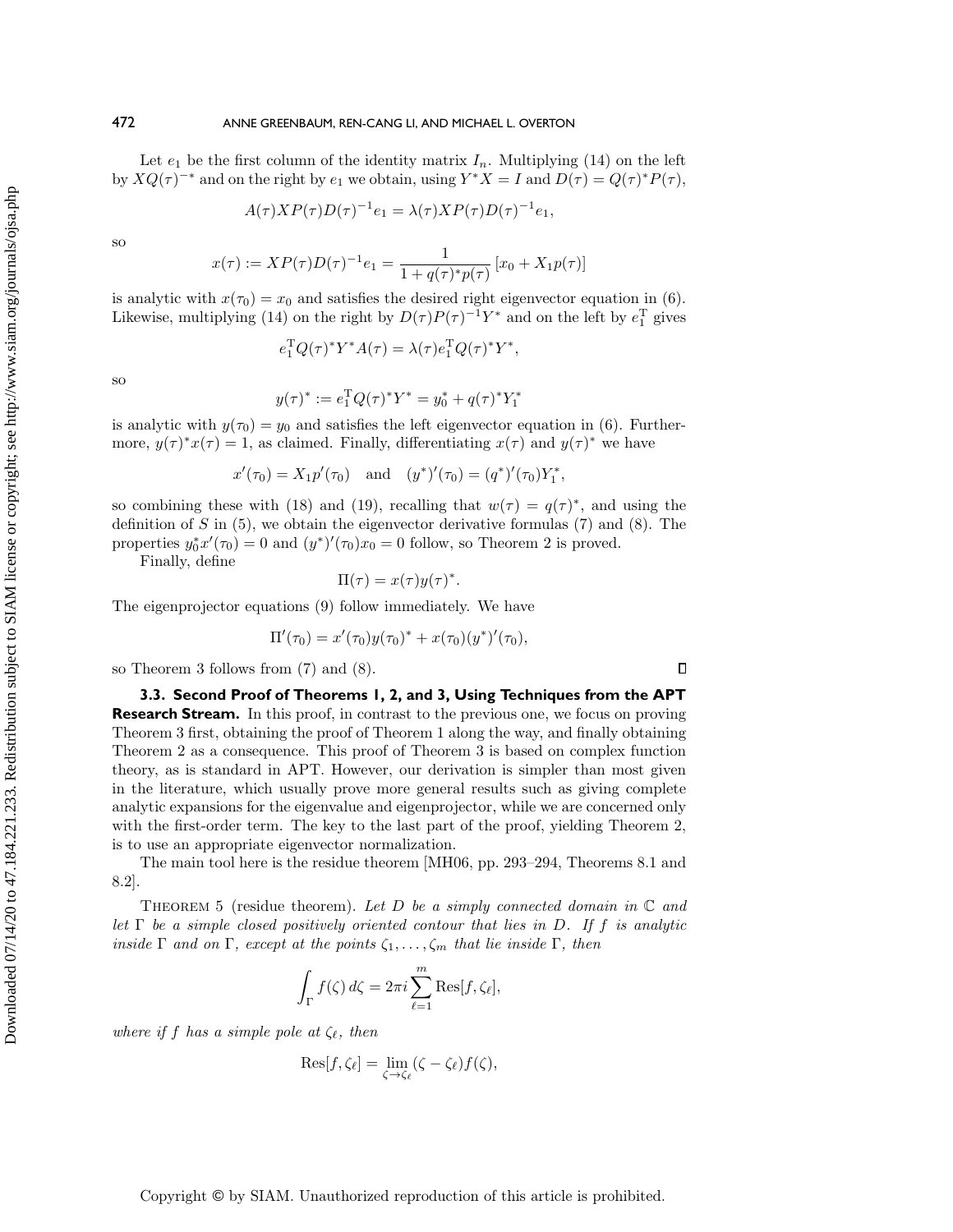and if f has a pole of order k at  $\zeta_{\ell}$ , then

$$
\text{Res}[f,\zeta_{\ell}] = \frac{1}{(k-1)!} \lim_{\zeta \to \zeta_{\ell}} \frac{d^{k-1}}{d\zeta^{k-1}} \left[ (\zeta - \zeta_{\ell})^k f(\zeta) \right].
$$

Let  $\Gamma$  be the boundary of an open set  $\Delta$  in the complex plane containing the simple eigenvalue  $\lambda_0$ , with no other eigenvalues of  $A_0$  in  $\Delta \cup \Gamma$ . First note that since  $\det(A_0 - \lambda I_n)$ , the characteristic polynomial  $p_0$  of  $A_0$ , does not vanish on  $\Gamma$ , the same will hold for all polynomials with coefficients sufficiently close to those of  $p_0$ ; in particular, it will hold for det $(A(\tau ) - \lambda I_n)$ , the characteristic polynomial  $p_\tau$  of  $A(\tau )$ , if  $\tau$  is sufficiently close to  $\tau_0$ ; say,  $| \tau - \tau_0 | \leq \epsilon$ . In what follows, we always assume that  $|\tau - \tau_0| \leq \epsilon$ . By the argument principle [\[MH06,](#page-18-16) p. 328, Theorem 8.8], the number of zeros of  $p_\tau$  inside  $\Delta$  is

<span id="page-10-0"></span>
$$
\frac{1}{2\pi i} \int_{\Gamma} \frac{\frac{d}{d\zeta} p_{\tau}(\zeta)}{p_{\tau}(\zeta)} d\zeta.
$$

For  $\tau = \tau_0$ , this value is 1. Since, for each  $\zeta \in \Gamma$ , the integrand  $\frac{d}{d\zeta}p_\tau(\zeta)/p_\tau(\zeta)$  is a continuous function of  $\tau$ , the integral above is continuous as well. Since it is integervalued, it must be the constant 1. So, let  $\lambda (\tau )$  denote the unique root of  $p_\tau$  in the region  $\Delta$ , i.e., the unique eigenvalue of  $A(\tau )$  in  $\Delta$ . Note that this means that  $p_\tau (\zeta )$ can be written in the form  $(\zeta - \lambda (\tau ))q(\zeta )$ , where q has no roots in  $\Delta \cup \Gamma$ . It therefore follows from the residue theorem that

(20) 
$$
\frac{1}{2\pi i} \int_{\Gamma} \frac{\frac{d}{d\zeta} p_{\tau}(\zeta)}{p_{\tau}(\zeta)} \zeta d\zeta = \lambda(\tau),
$$

since

$$
\operatorname{Res}\left[\frac{\frac{d}{d\zeta}(p_{\tau}(\zeta))\zeta}{p_{\tau}(\zeta)},\lambda(\tau)\right]=\lim_{\zeta\to\lambda(\tau)}\frac{(\zeta-\lambda(\tau))\left[(\zeta-\lambda(\tau))\frac{d}{d\zeta}q(\zeta)+q(\zeta)\right]\zeta}{((\zeta-\lambda(\tau))q(\zeta)}=\lambda(\tau).
$$

Since the left-hand side of [\(20\)](#page-10-0) is an analytic function of  $\tau$ , the right-hand side is as well. Thus  $A(\tau )$  has a unique eigenvalue  $\lambda (\tau )$  in  $\Delta$  and  $\lambda (\tau )$  is an analytic function of  $\tau$ .

<span id="page-10-2"></span>For  $\zeta$  not an eigenvalue of  $A(\tau )$ , define the *resolvent* of  $A(\tau )$  by

(21) 
$$
R(\zeta; A(\tau)) := (A(\tau) - \zeta I_n)^{-1}.
$$

Lemma [1](#page-3-2) states that there exist left and right eigenvectors  $y_0(\tau)$  and  $x_0(\tau)$  associated with  $\lambda (\tau )$  and satisfying  $y_0(\tau )^* x_0(\tau ) = 1$ , along with matrices  $X_1(\tau ) \in \Bbb C^{n \times (n - 1)}$ ,  $Y_1(\tau ) \in \mathbb C^{n \times (n-1)}$ , and  $B_1(\tau ) \in \mathbb C^{(n-1)\times (n-1)}$  satisfying

$$
X(\tau) = [x_0(\tau), X_1(\tau)], \quad Y(\tau) = [y_0(\tau), Y_1(\tau)], \quad Y(\tau)^* X(\tau) = I_n, \quad \text{and}
$$

$$
Y(\tau)^* A(\tau) X(\tau) = \begin{bmatrix} \lambda(\tau) & 0 \\ 0 & B_1(\tau) \end{bmatrix}.
$$

Note that we do not claim that  $X(\tau )$  and  $Y(\tau )^*$  are analytic or even continuous functions of  $\tau$ . It follows that the resolvent of  $A(\tau )$  satisfies

<span id="page-10-1"></span>(22) 
$$
R(\zeta; A(\tau)) = X(\tau) \begin{bmatrix} (\lambda(\tau) - \zeta)^{-1} & 0 \\ 0 & (B_1(\tau) - \zeta I_{n-1})^{-1} \end{bmatrix} Y(\tau)^*
$$

$$
= (\lambda(\tau) - \zeta)^{-1} x_0(\tau) y_0(\tau)^* + S(\zeta; \tau),
$$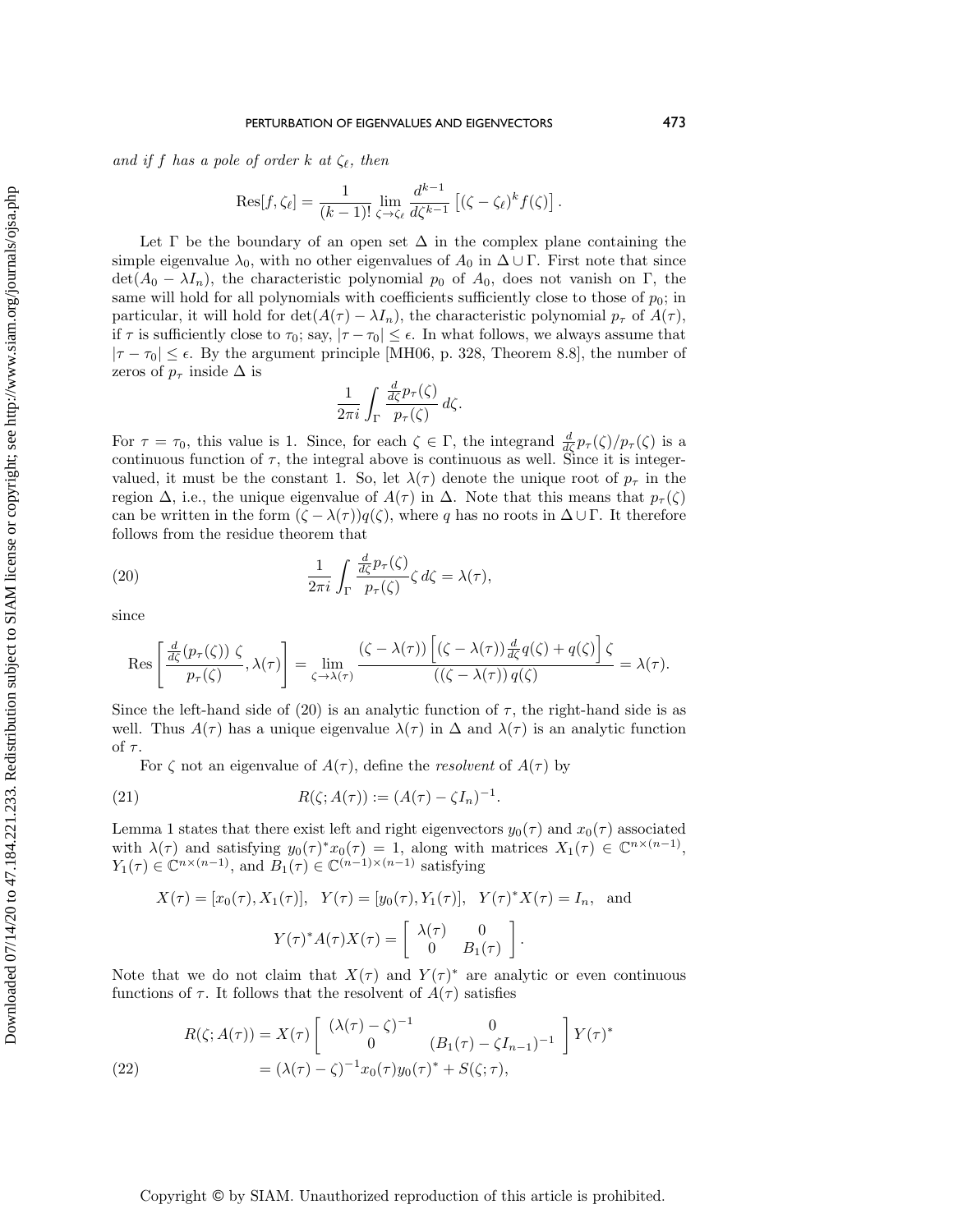where  $S(\zeta ; \tau ) = X_1(\tau ) (B_1(\tau ) - \zeta I_{n-1})^{-1} Y_1(\tau )^*$ . Now,  $S(\zeta ; \tau )$  is a matrix-valued function of  $\zeta$  with no poles in  $\Delta$ , so it follows from the residue theorem (applied to the functions associated with each entry of  $S(\zeta ; \tau)$ ) that  $\int_{\Gamma} S(\zeta ; \tau) d\zeta = 0$  and therefore from [\(22\)](#page-10-1) that

<span id="page-11-0"></span>(23) 
$$
-\frac{1}{2\pi i} \int_{\Gamma} R(\zeta; A(\tau)) d\zeta = -\frac{1}{2\pi i} \left( \int_{\Gamma} (\lambda(\tau) - \zeta)^{-1} d\zeta \right) x_0(\tau) y_0(\tau)^*
$$

$$
= x_0(\tau) y_0(\tau)^* = \Pi(\tau).
$$

For  $\tau = \tau_0$ , this is  $\Pi (\tau_0) = \Pi_0$ .

From the definition of the resolvent [\(21\)](#page-10-2), it follows that since  $A(\tau )$  is an analytic function of  $\tau$ , the resolvent  $R(\zeta; A(\tau))$  is also analytic, provided that  $\zeta$  is not an eigenvalue of  $A(\tau )$ . Differentiating the equation

$$
(A(\tau) - \zeta I_n)R(\zeta; A(\tau)) = I_n
$$

with respect to  $\tau$  gives

$$
\frac{\partial}{\partial \tau} R(\zeta; A(\tau)) = -R(\zeta; A(\tau))A'(\tau)R(\zeta; A(\tau)).
$$

Considering expression [\(23\)](#page-11-0) for  $\Pi (\tau )$ , it follows that  $\Pi (\tau )$  is also analytic and its derivative at  $\tau = \tau_0$  is

$$
\Pi'(\tau_0) = \frac{1}{2\pi i} \int_{\Gamma} R(\zeta; A_0) A'(\tau_0) R(\zeta; A_0) d\zeta.
$$

Using [\(22\)](#page-10-1) and writing  $S_0(\zeta)$  for  $S(\zeta; \tau_0)$ , we obtain

$$
\Pi'(\tau_0) = \frac{1}{2\pi i} \int_{\Gamma} \left[ (\lambda_0 - \zeta)^{-1} \Pi_0 + S_0(\zeta) \right] A'(\tau_0) \left[ (\lambda_0 - \zeta)^{-1} \Pi_0 + S_0(\zeta) \right] d\zeta
$$
  
= 
$$
\frac{1}{2\pi i} \left( \int_{\Gamma} (\lambda_0 - \zeta)^{-2} d\zeta \right) \Pi_0 A'(\tau_0) \Pi_0 + \frac{1}{2\pi i} \int_{\Gamma} S_0(\zeta) A'(\tau_0) S_0(\zeta) d\zeta
$$
  
+ 
$$
\frac{1}{2\pi i} \int_{\Gamma} (\lambda_0 - \zeta)^{-1} \left[ \Pi_0 A'(\tau_0) S_0(\zeta) + S_0(\zeta) A'(\tau_0) \Pi_0 \right] d\zeta.
$$

From the residue theorem, the first term is zero since the integrand has a pole of order 2 at  $\lambda_0$ , with Res[ $(\lambda_0 - \zeta )^{-2}, \lambda_0$ ] = 0. The second term is also zero because the integrand has no poles inside  $\Gamma$ . Since the integrand of the remaining term has a simple pole at  $\lambda_0$  with Res $[(\lambda_0 - \zeta )^{-1}, \lambda_0] = -1$ , we have

(24) 
$$
\Pi'(\tau_0) = -\Pi_0 A'(\tau_0) S_0(\lambda_0) - S_0(\lambda_0) A'(\tau_0) \Pi_0,
$$

where  $S_0(\lambda_0) = S(\lambda_0; \tau_0) = X_1(\tau_0)(B_1(\tau_0) - \lambda_0 I)^{-1} Y_1(\tau_0)$  is the same as S defined in [\(5\)](#page-4-1). This proves Theorem [3.](#page-5-0)

Now we define the eigenvectors in terms of the eigenprojector, using a normalization that goes back to  $[SN51]$  (see  $[Bau85, eq. (7.1.12)]$ ):

<span id="page-11-1"></span>(25) 
$$
x(\tau) = (y_0^* \Pi(\tau) x_0)^{-1/2} \Pi(\tau) x_0, \quad y(\tau)^* = (y_0^* \Pi(\tau) x_0)^{-1/2} y_0^* \Pi(\tau),
$$

where we use the principal branch of the square root function (and assume that  $\epsilon$  is small enough that  $| \tau - \tau_0 | \leq \epsilon$  implies that the quantities under the square roots,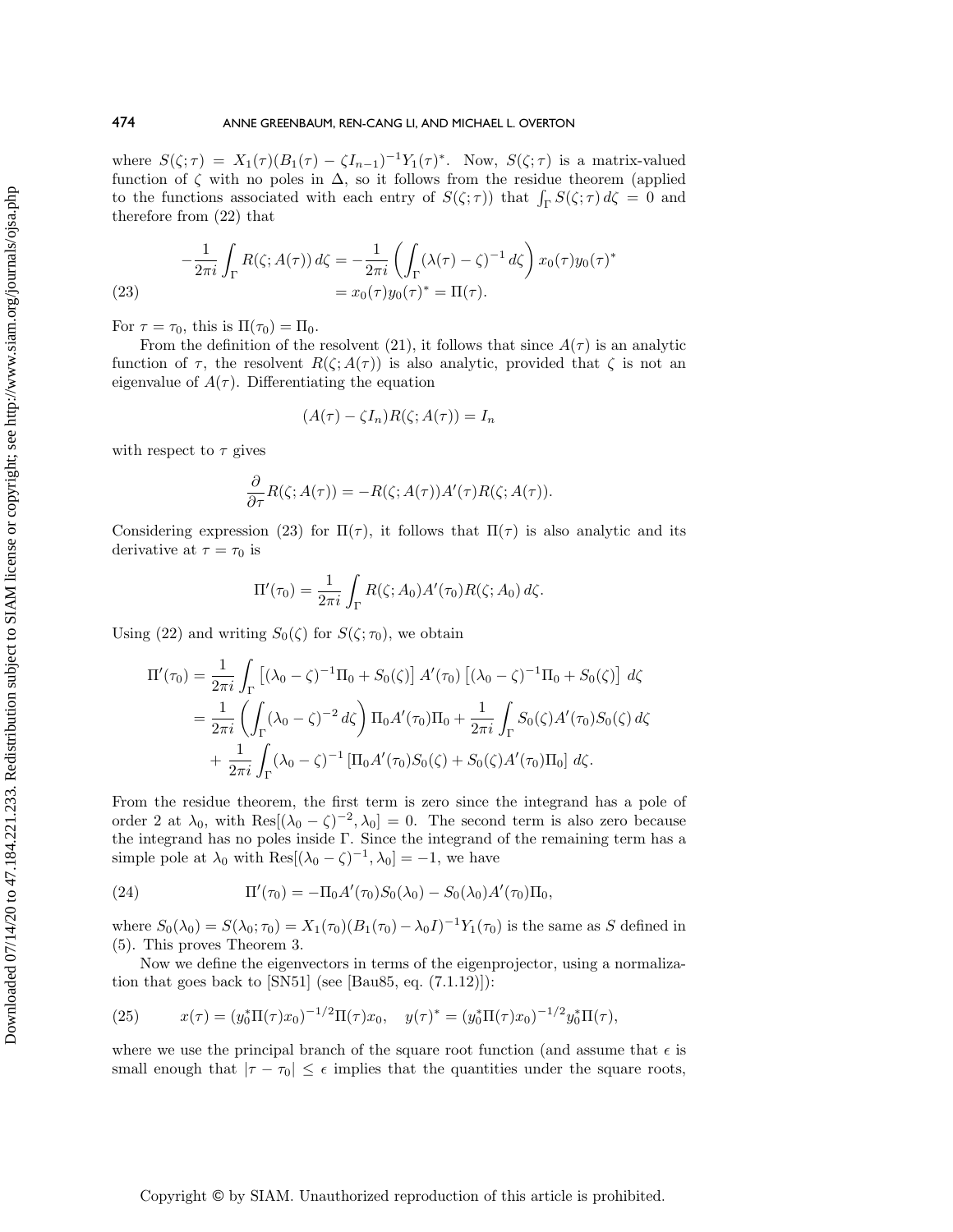which are 1 for  $\tau = \tau_0$ , are bounded away from the origin and the negative real axis).<sup>[6](#page-12-1)</sup> Since  $\Pi (\tau )$  is analytic, it follows that  $x(\tau )$  and  $y(\tau )^*$  are analytic as well. From [\(25\)](#page-11-1) we have

$$
A(\tau)x(\tau) = (y_0^* \Pi(\tau)x_0)^{-1/2} A(\tau) \Pi(\tau)x_0 = (y_0^* \Pi(\tau)x_0)^{-1/2} \lambda(\tau) \Pi(\tau)x_0 = \lambda(\tau)x(\tau)
$$

and similarly  $y(\tau )^* A(\tau ) = \lambda (\tau )y(\tau )^*$ , so the eigenvector equations [\(6\)](#page-4-6) hold as required, and, since  $\Pi (\tau )^2 = \Pi (\tau )$ , we obtain

$$
y(\tau)^* x(\tau) = (y_0^* \Pi(\tau) x_0)^{-1} y_0^* \Pi(\tau)^2 x_0 = 1
$$

as claimed in Theorem [2.](#page-4-5)

To obtain the eigenvalue derivative, we differentiate the equation

$$
(A(\tau) - \lambda(\tau)I_n)x(\tau) = 0
$$

and evaluate it at  $\tau = \tau_0$ :

$$
(A'(\tau_0) - \lambda'(\tau_0)I_n)x_0 + (A_0 - \lambda_0 I_n)x'(\tau_0) = 0.
$$

Multiplying by  $y_0^*$  on the left, this becomes

$$
\lambda'(\tau_0) = y_0^* A'(\tau_0) x_0,
$$

proving Theorem [1.](#page-2-3)

Finally, using [\(10\)](#page-5-1), we have

$$
x'(\tau_0) = -\frac{1}{2} (y_0^* \Pi_0 x_0)^{-3/2} (y_0^* \Pi'(\tau_0) x_0) \Pi_0 x_0 + [y_0^* \Pi_0 x_0]^{-1/2} \Pi'(\tau_0) x_0
$$
  
= 
$$
-\frac{1}{2} (y_0^* [-\Pi_0 A'(\tau_0)S - SA'(\tau_0) \Pi_0] x_0) \Pi_0 x_0 - [\Pi_0 A'(\tau_0)S + SA'(\tau_0) \Pi_0] x_0.
$$

The first three terms are zero since  $Sx_0 = -X_1(\lambda_0I - B_1)^{-1}Y_1^*x_0 = 0$  and likewise  $y_0^* S = 0$ . So, as  $\Pi_0 x_0 = x_0$ , we have

$$
x'(\tau_0) = -SA'(\tau_0)x_0.
$$

Similarly,  $(y^*)'(\tau_0) = -y_0^* A'(\tau_0)S$ . The properties  $y_0^* x'(\tau_0) = 0$  and  $(y^*)'(\tau_0) x_0 = 0$  $\Box$ follow, so the proof of Theorem [2](#page-4-5) is complete.

<span id="page-12-0"></span>**3.4. Eigenvector Normalizations.** Theorem [2](#page-4-5) does not state formulas for the analytic eigenvector functions  $x(\tau )$  and  $y(\tau )^*$ , specifying only that they exist, satisfying  $y(\tau )^* x(\tau ) = 1$ , with derivatives given by [\(7\)](#page-4-3) and [\(8\)](#page-4-4). Furthermore, the first proof given in section [3.2](#page-7-0) does not provide formulas for  $x(\tau )$ ,  $y(\tau )$ , showing only that they exist via the implicit function theorem. However, the second proof given in section [3.3](#page-9-0) does provide formulas for  $x(\tau )$  and  $y(\tau )$  in terms of the eigenprojector  $\Pi (\tau )$  (which is uniquely defined) and the eigenvectors  $x_0$  and  $y_0$ . This formula [\(25\)](#page-11-1) may be viewed as a normalization because it provides a way to define the eigenvectors uniquely and, furthermore, it has the property that  $x(\tau )$  and  $y(\tau )^*$  are analytic near  $\tau _0$  and satisfy  $y(\tau )^* x(\tau ) = 1$ . Let us refer to [\(25\)](#page-11-1) as "normalization 0."

<span id="page-12-1"></span> $6$ See also [\[Kat82,](#page-18-2) eq. (II.3.24)], which uses a related definition but without the square root, resulting in  $y(\tau )^* x_0 = y_0^* x(\tau ) = 1$  instead of  $y(\tau )^* x(\tau ) = 1$ .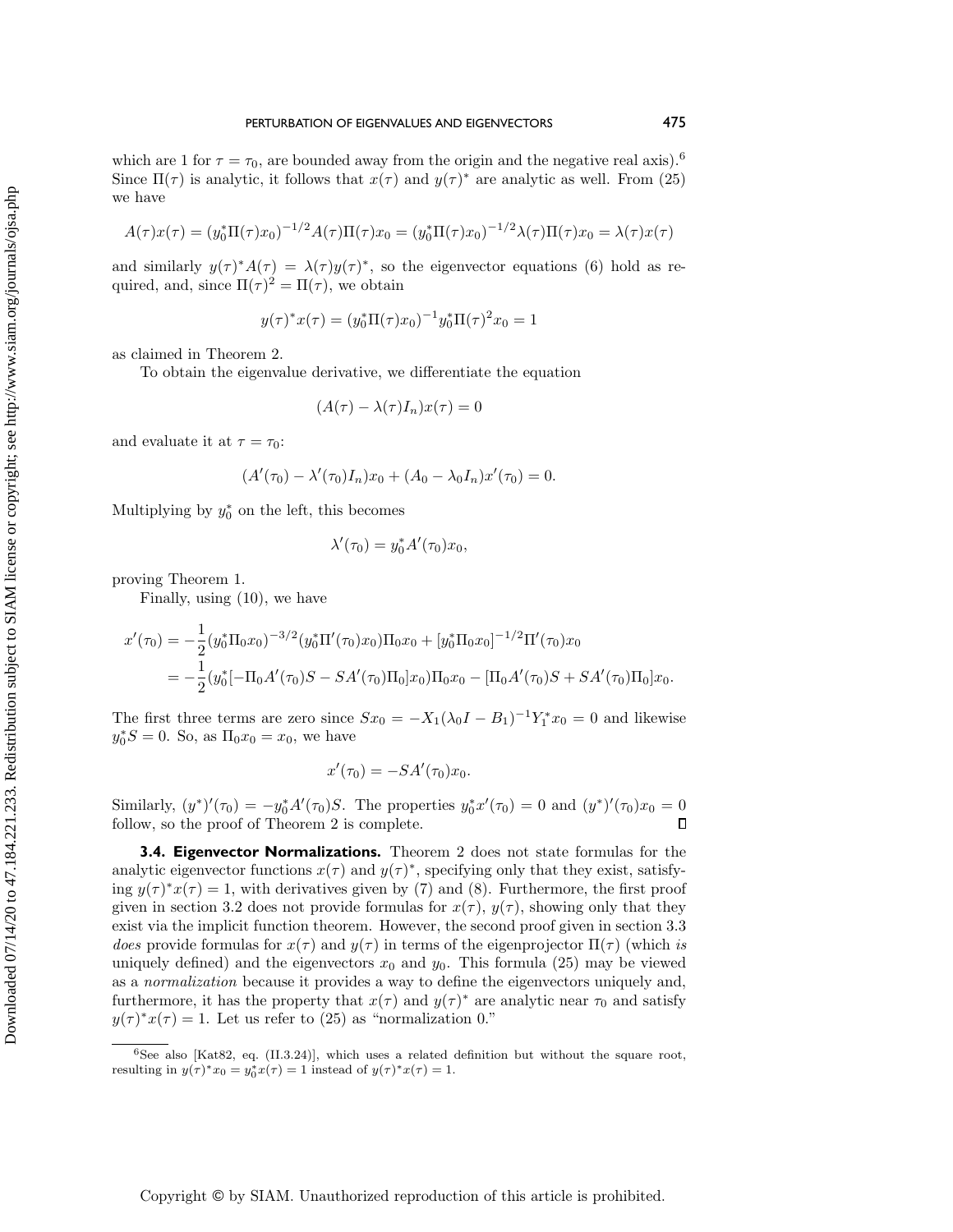Although the beautifully simple normalization [\(25\)](#page-11-1) dates back to the 1950s, it seems to be rarely used. In this subsection we discuss some other normalizations that are more commonly used in practice. Let us denote the resulting normalized eigenvectors by  $\hat x(\tau )$  and  $\hat y(\tau )$  and relate them to  $x(\tau )$  and  $y(\tau )$ , as defined in [\(25\)](#page-11-1), by

<span id="page-13-0"></span>(26) 
$$
\hat{x}(\tau) = \alpha(\tau) x(\tau), \quad \hat{y}(\tau)^* = \beta(\tau)^* y(\tau)^*,
$$

where  $\alpha (\tau )$  and  $\beta (\tau )$  are two nonzero complex-valued scalar functions of  $\tau$  to be defined below. Here we use the complex conjugate of  $\beta$  in the definition to be consistent with the conjugated left eigenvector notation. The analyticity of  $\hat{x}(\tau )$  and  $\hat{y}(\tau )^*$  near  $\tau_0$  depends on that of  $\alpha (\tau )$  and  $\beta (\tau )^*$ . We consider several possible normalizations, continuing to assume that  $y_0^* x_0 = 1$  but not necessarily that  $\hat{y}(\tau )^* \hat{x}(\tau ) = 1$  for  $\tau \neq 0$ . In all cases, the formula

<span id="page-13-2"></span>(27) 
$$
\hat{x}'(\tau_0) = \alpha(\tau_0)x'(\tau_0) + \alpha'(\tau_0)x_0, \quad (\hat{y}^*)'(\tau_0) = \beta^*(\tau_0)(y^*)'(\tau_0) + (\beta^*)'(\tau_0)y_0^*
$$

follows immediately from [\(26\)](#page-13-0), so to determine the derivatives  $\hat{x}'(\tau_0)$  and  $(\hat{y}^*)'(\tau_0)$ , we need only determine  $\alpha(\tau_0)$ ,  $\alpha'(\tau_0)$ ,  $\beta^*(\tau_0)$ , and  $(\beta^*)'(\tau_0)$ , obtaining  $x'(\tau_0)$  and  $(y^*)'(\tau_0)$  from [\(7\)](#page-4-3) and [\(8\)](#page-4-4), as stated in Theorem [2.](#page-4-5) Note that the derivatives of the normalized eigenvectors,  $\hat x'(\tau_0)$  and  $(\hat y^*)'(\tau_0)$ , do not necessarily satisfy  $y_0^*\hat x'(\tau_0) = 0$ and  $(\hat{y}^*)'(\tau_0)x_0 = 0$ , unlike the derivatives  $x'(\tau_0)$  and  $(y^*)'(\tau_0)$ . We now define several different normalizations:

1.  $e_1^{\text{T}}\hat{x}(\tau) = e_1^{\text{T}}\hat{y}(\tau) = 1$  (i.e., the first entries of  $\hat{x}(\tau)$  and  $\hat{y}(\tau)$  are 1). This is possible for  $\tau$  sufficiently close to  $\tau_0$  if  $e_1^{\mathrm{T}} x_0 \neq 0$  and  $e_1^{\mathrm{T}} y_0 \neq 0$ . Suppose this is the case. Then

<span id="page-13-1"></span>(28) 
$$
\alpha(\tau) = \frac{1}{e_1^{\mathrm{T}} x(\tau)}, \quad \text{so} \quad \alpha'(\tau_0) = -\frac{e_1^{\mathrm{T}} x'(\tau_0)}{(e_1^{\mathrm{T}} x_0)^2},
$$

and

<span id="page-13-3"></span>(29) 
$$
\beta(\tau)^* = \frac{1}{y(\tau)^* e_1}, \quad \text{so} \quad (\beta^*)'(\tau_0) = -\frac{(y^*)'(\tau_0) e_1}{(y_0^* e_1)^2}.
$$

Here  $\alpha (\tau )$ ,  $\beta (\tau )^*$  and hence  $\hat{x}(\tau )$ ,  $\hat{y}^*(\tau )$  are analytic near  $\tau _0$ .

2.  $e_1^{\text{T}}\hat{x}(\tau) = 1$  and  $\hat{y}(\tau)^*\hat{x}(\tau) = 1$ . This normalization is defined near  $\tau_0$  under the assumption that  $e_1^T x_0 \neq 0$ ; no additional assumption is needed since  $y_0^* x_0 = 1$ . Clearly [\(28\)](#page-13-1) holds as before. In addition, we have

<span id="page-13-4"></span>(30) 
$$
\beta(\tau)^* = \frac{e_1^{\mathrm{T}} x(\tau)}{y(\tau)^* x(\tau)} = e_1^{\mathrm{T}} x(\tau), \quad (\beta^*)'(\tau_0) = e_1^{\mathrm{T}} x'(\tau_0).
$$

Again,  $\alpha (\tau )$  and  $\beta (\tau )^*$  are analytic near  $\tau _0$ .

3.  $\hat x(\tau )^T\hat x(\tau ) = 1$  and  $\hat y(\tau )^*\hat x(\tau ) = 1$ . This normalization is defined near  $\tau_0$  if  $x_0^{\mathrm{T}} x_0 \neq 0$ , which may not be the case when  $x_0$  is complex. Suppose this does hold. We have

<span id="page-13-5"></span>(31) 
$$
\alpha(\tau) = \pm \frac{1}{(x(\tau)^{\mathrm{T}} x(\tau))^{1/2}}, \quad \alpha'(\tau_0) = \mp \frac{x'(\tau_0)^{\mathrm{T}} x_0}{(x_0^{\mathrm{T}} x_0)^{3/2}},
$$

$$
(32)
$$

<span id="page-13-6"></span>
$$
\beta(\tau)^* = \pm \frac{(x(\tau)^T x(\tau))^{1/2}}{y(\tau)^* x(\tau)} = \pm (x(\tau)^T x(\tau))^{1/2}, \quad (\beta^*)'(\tau_0) = \pm \frac{x'(\tau_0)^T x_0}{(x_0^T x_0)^{1/2}}.
$$

Either sign may be used, resulting in analytic  $\alpha (\tau )$  and  $\beta^* (\tau )$  near  $\tau = \tau_0$ .

Copyright © by SIAM. Unauthorized reproduction of this article is prohibited.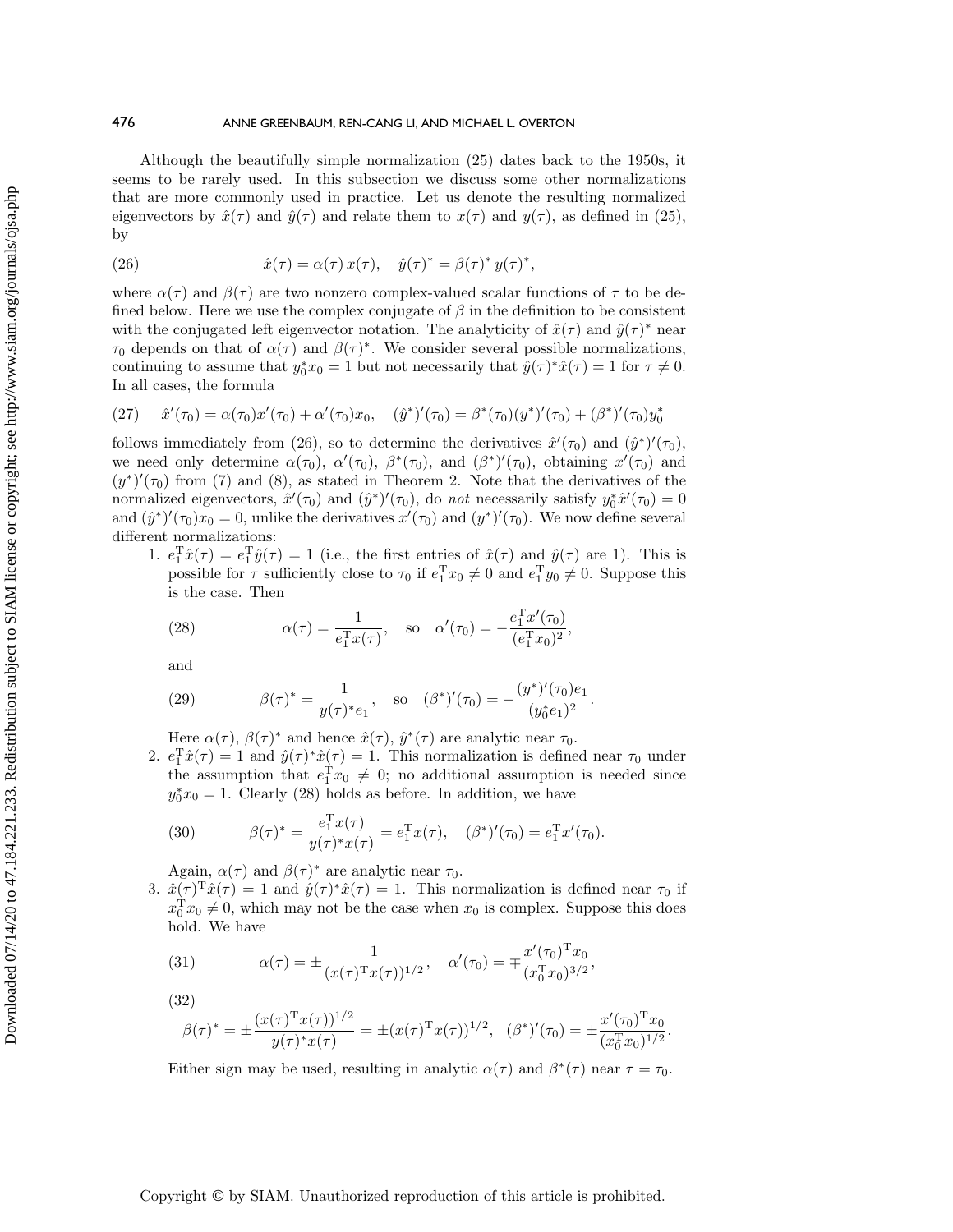4.  $\hat{x}(\tau )^* \hat{x}(\tau ) = 1$  and  $\hat{y}(\tau )^* \hat{x}(\tau ) = 1$ . In a way this is the most natural choice of normalization, because it is possible without any assumptions on  $x_0$ ,  $y_0$ beyond  $y_0^* x_0 = 1$ . The problem, however, is that it does not define the eigenvectors uniquely. Suppose we choose  $\alpha (\tau ) = 1/\| x(\tau )\| , \beta (\tau ) = \| x(\tau )\| .$ Then  $\alpha, \beta^*, \hat{x}$ , and  $\hat{y}^*$  are not analytic in  $\tau$ , but they are differentiable w.r.t. to the real and imaginary parts of  $\tau$ . However, we could equally well multiply  $\alpha$  and  $\beta$  by any unimodular complex number  $e^{i\theta}$ , so there are infinitely many different choices of  $\alpha$ ,  $\beta$  that are smooth w.r.t. the real and imaginary parts of  $\tau$  (though not analytic in  $\tau$ ). A variant on this normalization is known as real-positive (RP) compatibility [\[GO11\]](#page-18-11): it requires  $y(\tau )^* x(\tau )$  to be real and positive with  $\| x(\tau )\| = \| y(\tau )\| = 1.$ 

More generally we could define the normalization in terms of two functions  $\psi (\hat x(\tau ),)$  $\hat y(\tau ) = 1$  and  $\omega (\hat x(\tau ), \hat y(\tau )) = 1$ . Depending on what choice is made, there are several possible outcomes: there could be unique  $\alpha (\tau )$  and  $\beta (\tau )$  that satisfy the two normalization equations, as in cases 1 and 2 above when  $e_1^T x_0 \neq 0$  and  $e_1^T y_0 \neq 0$ ; there could be two choices as in case 3 when  $x_0^{\mathrm{T}} x_0 \neq 0$ ; there could be an infinite number of choices as in case 4; or there could be no  $\alpha (\tau )$  and  $\beta (\tau )$  that satisfy the normalization equations.

Perturbation theory for normalized eigenvectors, using several of the normalizations given above, was extensively studied by Meyer and Stewart [\[MS88\]](#page-18-10) and by Bernasconi, Choirat, and Seri [\[BCS11\]](#page-17-8).

**3.5. Computation.** Suppose we wish to verify the results of Theorems [1,](#page-2-3) [2,](#page-4-5) and [3](#page-5-0) computationally—always a good idea! Let us consider how to do this in MATLAB, where eigenvalues as well as right and left eigenvectors can be conveniently computed by the function eig. Let Assumption [1](#page-2-0) hold, assuming for convenience that  $\tau_0 = 0$  and  $A(\tau ) = A_0 + \tau \Delta A$  for some given matrices  $A_0$  and  $\Delta A$  with  $\| A_0\| = \| \Delta A\| = 1$ . Take  $|\tau|$  sufficiently small that only one computed eigenvalue  $\lambda$  of  $A \equiv A(\tau )$  is close to the eigenvalue  $\lambda_0$  of  $A_0$ . Then, assuming the eigenvalue is not too badly conditioned, we can easily verify the eigenvalue perturbation formula [\(1\)](#page-2-2) in Theorem [1](#page-2-3) by computing the finite difference quotient  $(\lambda - \lambda_0)/\tau$  and comparing it with [\(1\)](#page-2-2). Since the exact eigenvalue  $\lambda (\tau )$  of  $A + \tau \Delta A$  is analytic in  $\tau$ , it is clear that, mathematically, the difference between the difference quotient and the derivative should be  $O(|\tau |)$  as  $\tau \rightarrow$ 0, but numerically, if  $|\tau|$  is too small, rounding error dominates the computation instead [\[Ove01,](#page-18-18) Chapter 11].

Similarly, we can compute right and left eigenvectors  $\tilde{x}$  and  $\tilde{y}$  corresponding to  $\tilde{\lambda}$ , normalize them so that  $\tilde{y}^* \tilde{x} = 1$ , compute the eigenprojector  $\tilde{\Pi} = \tilde{x}\tilde{y}^*$ , and verify that the matrix difference quotient  $(\Pi - \Pi_0)/\tau$  approximates formula [\(10\)](#page-5-1) for the eigenprojector derivative given by Theorem [3.](#page-5-0)

What about the eigenvector derivative formulas? Implementing "normalization" 0" defined in [\(25\)](#page-11-1), we can compute normalizations of  $\tilde{x}$  and  $\tilde{y}$  by

<span id="page-14-0"></span>(33) 
$$
\tilde{\tilde{x}} = (y_0^* \tilde{\Pi} x_0)^{-1/2} \tilde{\Pi} x_0 = \left(\frac{\tilde{y}^* x_0}{y_0^* \tilde{x}}\right)^{1/2} \tilde{x},
$$

<span id="page-14-1"></span>(34) 
$$
\tilde{\tilde{y}} = (x_0^* \tilde{\Pi}^* y_0)^{-1/2} \tilde{\Pi}^* y_0 = \left(\frac{\tilde{x}^* y_0}{x_0^* \tilde{y}}\right)^{1/2} \tilde{y}.
$$

Note that the formulas on the right-hand side of [\(33\)](#page-14-0) and [\(34\)](#page-14-1) avoid computing the eigenprojector, which can be advantageous if  $n$  is large. Then we can verify that the

Copyright © by SIAM. Unauthorized reproduction of this article is prohibited.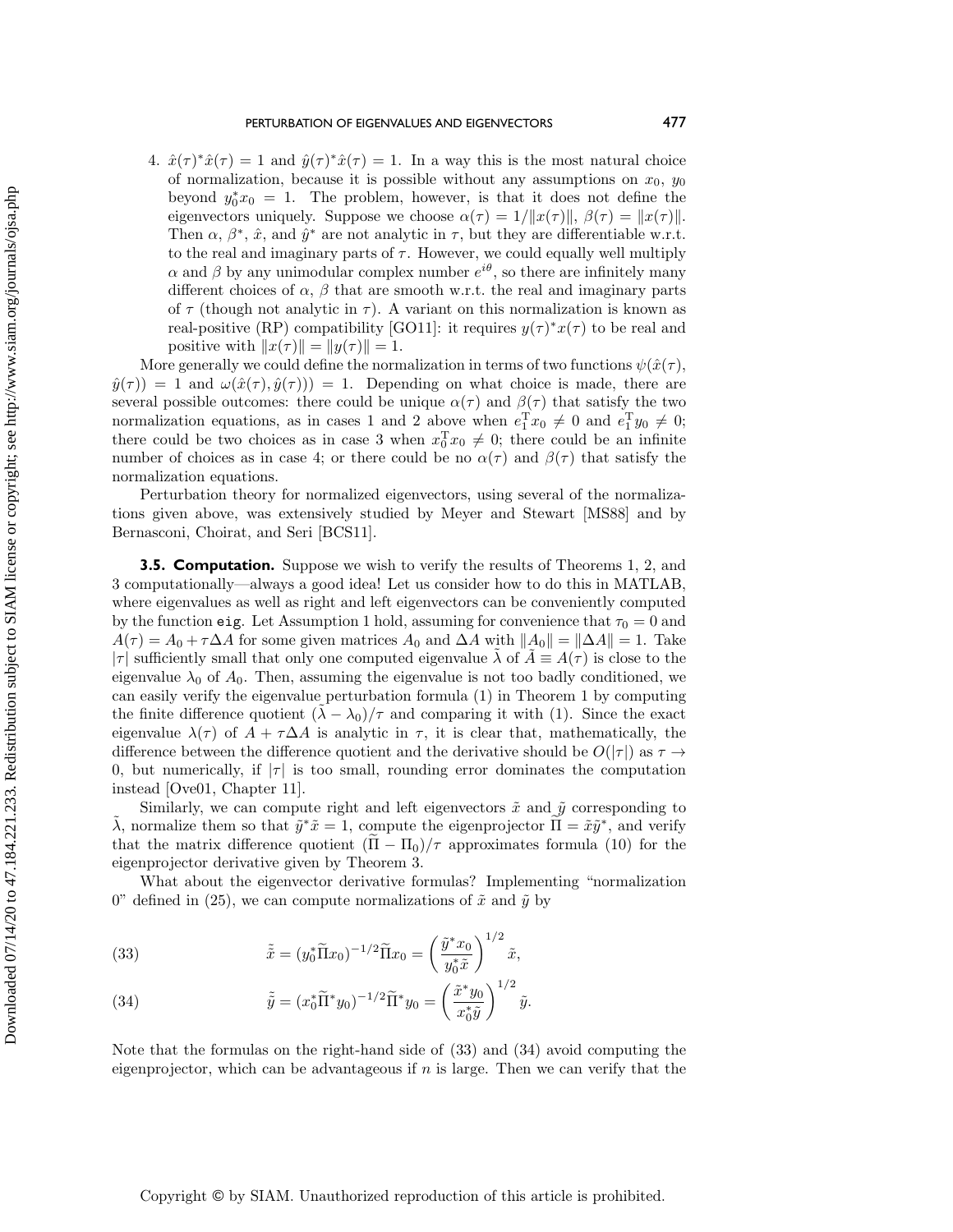difference quotients  $(\tilde{\tilde{x}} - x_0)/\tau$  and  $(\tilde{\tilde{y}}^* - y_0^*)/\tau$  approximate the eigenvector derivatives [\(7\)](#page-4-3) and [\(8\)](#page-4-4) given by Theorem [2.](#page-4-5)

Now consider normalizations 1 to 4 as defined in section [3.4.](#page-12-0) For normalization 1 (respectively, normalization 2), the formulas for the normalized eigenvectors and their derivatives given by [\(26\)](#page-13-0) and [\(27\)](#page-13-2) together with [\(28\)](#page-13-1) and [\(29\)](#page-13-3) (respectively, [\(28\)](#page-13-1) and [\(30\)](#page-13-4)) can be verified easily provided the first components of  $x_0$  and  $y_0$  are not zero. Of course, the index 1 is arbitrary. A better choice is to use  $e_j^T \hat{x}(\tau) = e_k^T \hat{y}(\tau) = 1$ , where j (respectively, k) is the index of an entry of  $x_0$  (respectively,  $y_0$ ) with maximum modulus, but this requires access to  $x_0$  and  $y_0$ . In the case of normalization 3, the formulas for the eigenvectors and their derivatives given by [\(26\)](#page-13-0) and [\(27\)](#page-13-2) together with  $(31)$  and  $(32)$  can also be verified easily, with a caveat due to the freedom in the choice of sign. Specifically, when  $\hat{x}(\tau )$  and  $\hat{y}(\tau )$  are obtained from the computed vectors  $\tilde{x}$  and  $\tilde{y}$ , it is important to ensure that the signs of  $\hat{x}(\tau)$  and  $\hat{x}(\tau_0)$  (and therefore  $\hat{y}(\tau)$  and  $\hat{y}(\tau_0)$  are consistent; this can be done by choosing the signs of the real parts (or the imaginary parts) of  $e_j^T \hat{x}(\tau)$  and  $e_j^T \hat{x}(\tau_0)$  to be the same, where j is the index of an entry of  $\hat x(\tau_0)$  with maximum modulus.

As for normalization 4, although we could arbitrarily choose  $\alpha$  and  $\beta^*$  to be smooth functions w.r.t. the real and imaginary parts of  $\tau$ , there is no way to know how to obtain smoothly varying computed eigenvectors from the unnormalized computed eigenvectors  $\tilde{x}$  and  $\tilde{y}$ .

Summarizing, the formulas for the derivatives of the eigenvalue and the eigenprojector given in Theorems 1 and 3 are easily verified numerically, while for eigenvector normalization 0 given by [\(25\)](#page-11-1) and normalizations 1, 2, and 3 defined in section [3.4,](#page-12-0) the formulas for the eigenvector derivatives can also usually be verified computationally. However, perhaps surprisingly, there is no panacea when it comes to the eigenvectors. Normalization 0 always requires access to the eigenvectors  $x_0$  and  $y_0$ , while the only way to ensure that normalizations 1 and 2 are well defined is by providing access to  $x_0$  and  $y_0$  so that indices j and k can be used instead of index 1 if necessary. As for normalization 3, it may not be well defined, and even if it is, care must be taken to avoid inconsistent sign choices. Finally, normalization 4 is simply not well defined.

Verification of the eigenvalue, eigenprojector, and eigenvector formulas is illustrated by MATLAB programs in the supplemental materials [\[local](M124784SupMat.zip)[/web](http://epubs.siam.org/doi/suppl/10.1137/19M124784X/suppl_file/M124784SupMat.zip) 13KB].[7](#page-15-1)

<span id="page-15-0"></span>**4. Multiple Eigenvalues.** Theorems [1,](#page-2-3) [2,](#page-4-5) and [3](#page-5-0) do not generally hold when  $\lambda_0$ is a multiple eigenvalue. In this section we consider two illuminating examples where multiple eigenvalues enter the picture. Recall that algebraic and geometric multiplicity, along with the terms semisimple (nondefective) and nonderogatory, were defined at the end of section [1.](#page-2-3) In what follows, we use the principal branch of the square root function for definiteness, but any branch would suffice.

**Example 1.** Let

$$
A(\tau) = \left[ \begin{array}{cc} 0 & 1 \\ \tau & 0 \end{array} \right]
$$

with  $\tau \to \tau_0 = 0$ . The limit matrix  $A_0 = A(0)$  is a Jordan block, with 0 a defective, nonderogatory eigenvalue with algebraic multiplicity 2 and geometric multiplicity 1. The corresponding right and left eigenvectors are  $x_0 = [1, 0]^T$  and  $y_0 = [0, 1]^T$ , but these are mutually orthogonal and cannot be scaled so that  $y_0^* x_0 = 1$ . For  $\tau \neq 0, A(\tau )$  has two simple eigenvalues  $\lambda_{1,2}(\tau ) = \pm \tau^{1/2}$ , which are not analytic in

<span id="page-15-1"></span><sup>7</sup>To run these programs, download them from the website and see the main routine eigValProjVecVaryDemo.m.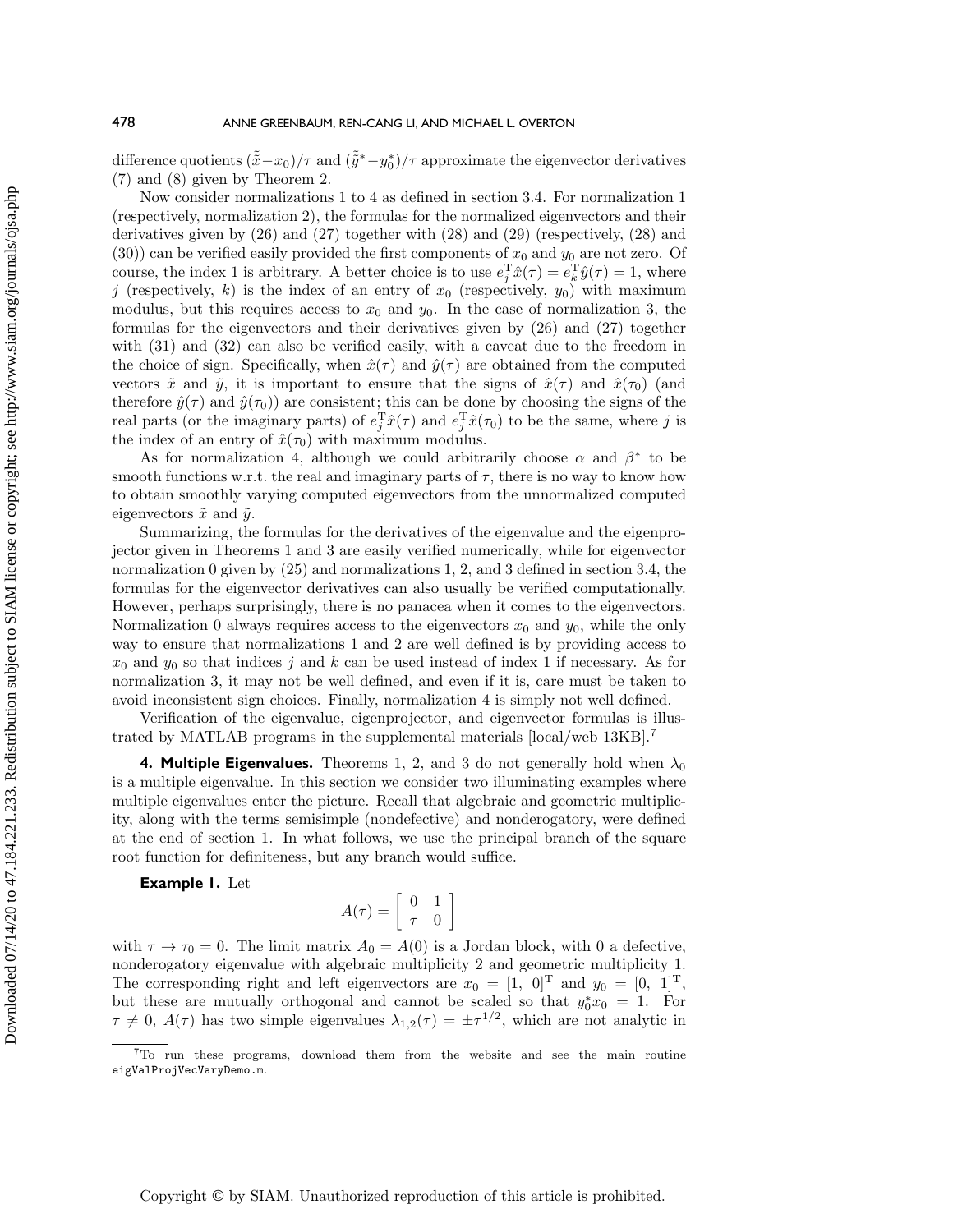any neighborhood of 0. The corresponding right and left eigenvectors are uniquely defined, up to scalings, by

<span id="page-16-0"></span>(35) 
$$
x_{1,2}(\tau) = \begin{bmatrix} 1 \\ \pm \tau^{1/2} \end{bmatrix}
$$
 and  $y_{1,2}(\tau)^* = \begin{bmatrix} \pm \tau^{1/2} & 1 \end{bmatrix}$ .

The right eigenvectors  $x_{1,2}(\tau )$  are not analytic near 0, and they both converge to the unique right eigenvector  $x_0$  of  $A_0$  as  $\tau \rightarrow 0$ . Likewise,  $y_{1,2}(\tau )^*$  are not analytic, and they both converge to  $y_0^*$  as  $\tau \to 0$ . For  $\tau \neq 0$ , we can scale the eigenvectors so that  $y_1(\tau )^* x_1(\tau ) = y_2(\tau )^* x_2(\tau ) = 1$ , but then either  $x_j(\tau )$  or  $y_j(\tau )$  (or both) must diverge as  $\tau \rightarrow 0$  for  $j = 1, 2$ .

This example is easily extended to the  $n \times n$  case where  $A(\tau )$  is zero except for a single superdiagonal of 1's and a bottom left entry  $\tau$ , so that  $A_0$  is a single Jordan block with  $0$  a nonderogatory eigenvalue with algebraic multiplicity  $n$ . The eigenvalues of  $A(\tau )$  are then the nth roots of unity times  $\tau ^{1/n}$ . In fact, Lidskii [\[Lid66\]](#page-18-9) gave a remarkable general perturbation theory for eigenvalues of a linear family  $A(\tau )$ for which an eigenvalue of  $A_0$  may have any algebraic and geometric multiplicities and indeed any Jordan block structure; see also [\[Bau85,](#page-17-1) section 7.4] and [\[MBO97\]](#page-18-19). These results are not described in Kato's books. However, Kato does treat eigenvalue perturbation in detail in the case that the eigenvalues of  $A_0$  are semisimple [\[Kat82,](#page-18-2) section II.2.3]; see also [\[LMZ03\]](#page-18-20). Even in this case, the behavior can be unexpectedly complex, as the following example shows.

**Example 2 [\[LT85,](#page-18-5) p. 394].** Let

$$
A(\tau) = \left[ \begin{array}{cc} 0 & \tau \\ \tau^2 & 0 \end{array} \right]
$$

with  $\tau \to 0$ . This time the limit matrix  $A_0 = A(0)$  is the zero matrix, with 0 a semisimple eigenvalue with algebraic and geometric multiplicity 2, so we can take *any* vectors in  $\Bbb C^2$  as right or left eigenvectors of  $A_0$ . The eigenvalues of  $A(\tau)$  are  $\lambda_{1,2}(\tau ) =$  $\pm \tau^{3/2}$ , which are not analytic. The corresponding right and left eigenvectors are uniquely defined, up to scaling, by the same formulas [\(35\)](#page-16-0) as in the previous example. So again  $x_{1,2}(\tau )$  (respectively,  $y_{1,2}(\tau )^*$ ) are not analytic, and both converge to the same vector  $x_0$  (respectively,  $y_0^*$ ) as in the previous example when  $\tau \to 0$ , although in this case  $A_0$  has two linearly independent right (and left) eigenvectors. There is no right eigenvector of  $A(\tau)$  that converges to a vector that is linearly independent of  $x_0$  as  $\tau \rightarrow 0$ , and likewise no left eigenvector that converges to a vector linearly independent of  $y_0$ .

In the examples above, a multiple eigenvalue splits apart under perturbation. To avoid dealing with this complexity, one may study the average behavior of a cluster of eigenvalues, and the corresponding invariant subspace, under perturbation. There is a large body of work on this topic: see the books by Kato [\[Kat82,](#page-18-2) section II.2.1], Gohberg, Lancaster and Rodman [\[GLR06\]](#page-18-21), Stewart [\[Ste01,](#page-19-2) Chapter 4] and Stewart and Sun [\[SS90,](#page-19-1) Chapter 5], the unpublished technical report by Sun [\[Sun02,](#page-19-7) section 2.3], two surveys on Stewart's many contributions by Ipsen [\[Ips10\]](#page-18-22) and Demmel [\[Dem10\]](#page-17-9), and papers such as [\[BDF08,](#page-17-10) [Dem87,](#page-17-11) [DF01,](#page-17-12) [KK14\]](#page-18-23).

In the case of a Hermitian family  $A(\tau )$ , the perturbation theory for multiple eigenvalues simplifies greatly; the pioneering results of Rellich were mentioned earlier in section [1.](#page-0-0) See [\[LT85,](#page-18-5) section 11.7] and [\[GLR85\]](#page-18-24) for more details.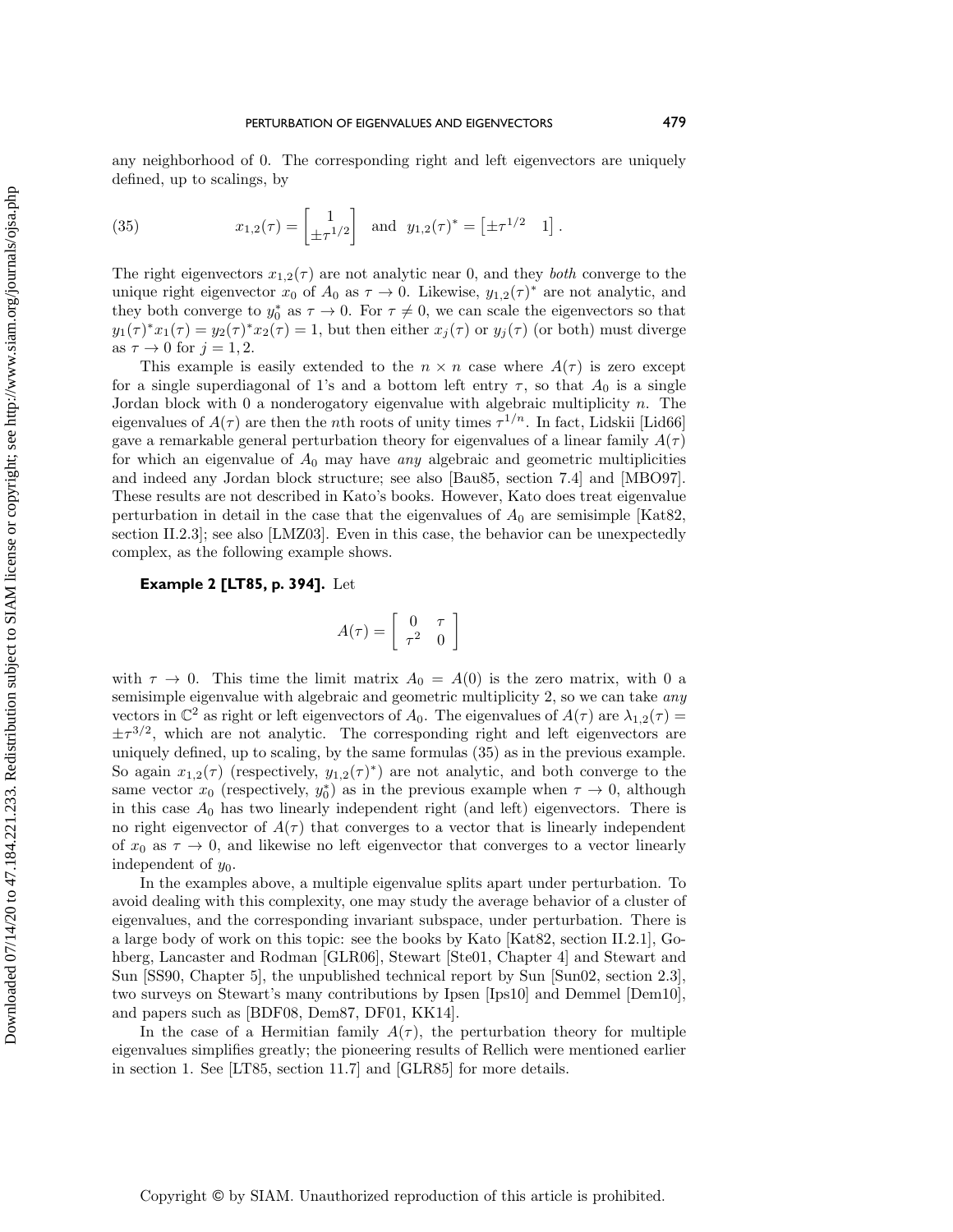**5. Concluding Remarks.** In this paper we have presented two detailed yet accessible proofs of first-order perturbation results for a simple eigenvalue of a matrix and its associated right and left eigenvectors and eigenprojector. We hope this will facilitate the dissemination of these important results to a much broader community of researchers and students than has hitherto been the case. We have also tried to convey the breadth and depth of work in the two principal relevant research streams, analytic perturbation theory and numerical linear algebra. There are, of course, many generalizations that we have not even begun to explore in this article. As just one example, nonlinear eigenvalue problems, where one replaces  $A - \lambda I_n$  by a matrix function  $F(A, \lambda )$  with polynomial or more general nonlinear dependence on  $\lambda$ , arise in many important applications. Perturbation theory for nonlinear eigenvalue problems, representing the APT and NLA communities, respectively, may be found in [\[ACL93\]](#page-17-13) and [\[BH13\]](#page-17-14). Finally, we remark that our bibliography, while fairly extensive, is in no way intended to be comprehensive.

#### **REFERENCES**

- <span id="page-17-13"></span>[ACL93] A. L. ANDREW, K.-W. E. CHU, AND P. LANCASTER, Derivatives of eigenvalues and eigenvectors of matrix functions, SIAM J. Matrix Anal. Appl., 14 (1993), pp. 903-926, [https://doi.org/10.1137/0614061.](https://doi.org/10.1137/0614061) (Cited on p. 480)
- <span id="page-17-1"></span>[Bau85] H. BAUMGÄRTEL, Analytic Perturbation Theory for Matrices and Operators, Oper. Theory Adv. Appl. 15, Birkhäuser Verlag, Basel, 1985. (Cited on pp. 464, 474, 479)
- <span id="page-17-8"></span>[BCS11] M. BERNASCONI, C. CHOIRAT, AND R. SERI, Differentials of eigenvalues and eigenvectors in undamped discrete systems under alternative normalizations, in Proceedings of the World Congress on Engineering, International Association of Engineers, 2011, pp. 285--287. (Cited on p. 477)
- <span id="page-17-10"></span>[BDF08] D. BINDEL, J. DEMMEL, AND M. FRIEDMAN, Continuation of invariant subspaces in large bifurcation problems, SIAM J. Sci. Comput., 30 (2008), pp. 637--656, [https://doi.org/](https://doi.org/10.1137/060654219) [10.1137/060654219.](https://doi.org/10.1137/060654219) (Cited on p. 479)
- <span id="page-17-14"></span>[BH13] D. BINDEL AND A. HOOD, *Localization theorems for nonlinear eigenvalue problems*, SIAM J. Matrix Anal. Appl., 34 (2013), pp. 1728-1749, [https://doi.org/10.1137/130913651.](https://doi.org/10.1137/130913651) (Cited on p. 480)
- <span id="page-17-2"></span>[Bha97] R. BHATIA, *Matrix Analysis*, Grad. Texts in Math. 169, Springer-Verlag, New York, 1997, [https://doi.org/10.1007/978-1-4612-0653-8.](https://doi.org/10.1007/978-1-4612-0653-8) (Cited on p. 464)
- <span id="page-17-3"></span>[Bha07] R. Bhatia, Perturbation Bounds for Matrix Eigenvalues, Classics Appl. Math. 53, SIAM, Philadelphia, 2007, [https://doi.org/10.1137/1.9780898719079;](https://doi.org/10.1137/1.9780898719079) reprint of the 1987 original. (Cited on p. 464)
- <span id="page-17-0"></span>[Cha11] F. CHATELIN, Spectral Approximation of Linear Operators, Classics Appl. Math. 65, SIAM, Philadelphia, 2011, [https://doi.org/10.1137/1.9781611970678;](https://doi.org/10.1137/1.9781611970678) reprint of the 1983 original. (Cited on p. 464)
- <span id="page-17-4"></span>[Cha12] F. Chatelin, Eigenvalues of Matrices, Classics Appl. Math. 71, SIAM, Philadelphia, 2012, [https://doi.org/10.1137/1.9781611972467;](https://doi.org/10.1137/1.9781611972467) revised reprint of the 1993 edition. (Cited on pp. 464, 467)
- <span id="page-17-6"></span>[CM91] S. L. CAMPBELL AND C. D. MEYER, JR., Generalized Inverses of Linear Transformations, Dover, New York, 1991; corrected reprint of the 1979 original. (Cited on p. 467)
- <span id="page-17-7"></span>[Dem86] J. W. Demmel, Computing stable eigendecompositions of matrices, Linear Algebra Appl., 79 (1986), pp. 163--193, [https://doi.org/10.1016/0024-3795\(86\)90298-3.](https://doi.org/10.1016/0024-3795(86)90298-3) (Cited on pp. 468, 471)
- <span id="page-17-11"></span>[Dem87] J. W. DEMMEL, Three methods for refining estimates of invariant subspaces, Computing, 38 (1987), pp. 43--57, [https://doi.org/10.1007/BF02253743.](https://doi.org/10.1007/BF02253743) (Cited on p. 479)
- <span id="page-17-9"></span>[Dem10] J. W. Demmel, The SVD, eigenproblem, and invariant subspaces: Algorithms, in G. W. Stewart: Selected Works with Commentaries, Contemp. Math., Birkhäuser Verlag, Basel, 2010, pp. 95--104, [https://doi.org/10.1007/978-0-8176-4968-5](https://doi.org/10.1007/978-0-8176-4968-5_8) 8. (Cited on p. 479)
- <span id="page-17-12"></span>[DF01] L. DIECI AND M. J. FRIEDMAN, Continuation of invariant subspaces, Numer. Linear Algebra Appl., 8 (2001), pp. 317--327, [https://doi.org/10.1002/nla.245.](https://doi.org/10.1002/nla.245) (Cited on p. 479)
- <span id="page-17-5"></span>[ET] M. Embree and L. N. Trefethen, Pseudospectral Gateway, [https://www.cs.ox.ac.uk/](https://www.cs.ox.ac.uk/pseudospectra/) [pseudospectra/.](https://www.cs.ox.ac.uk/pseudospectra/) (Cited on p. 464)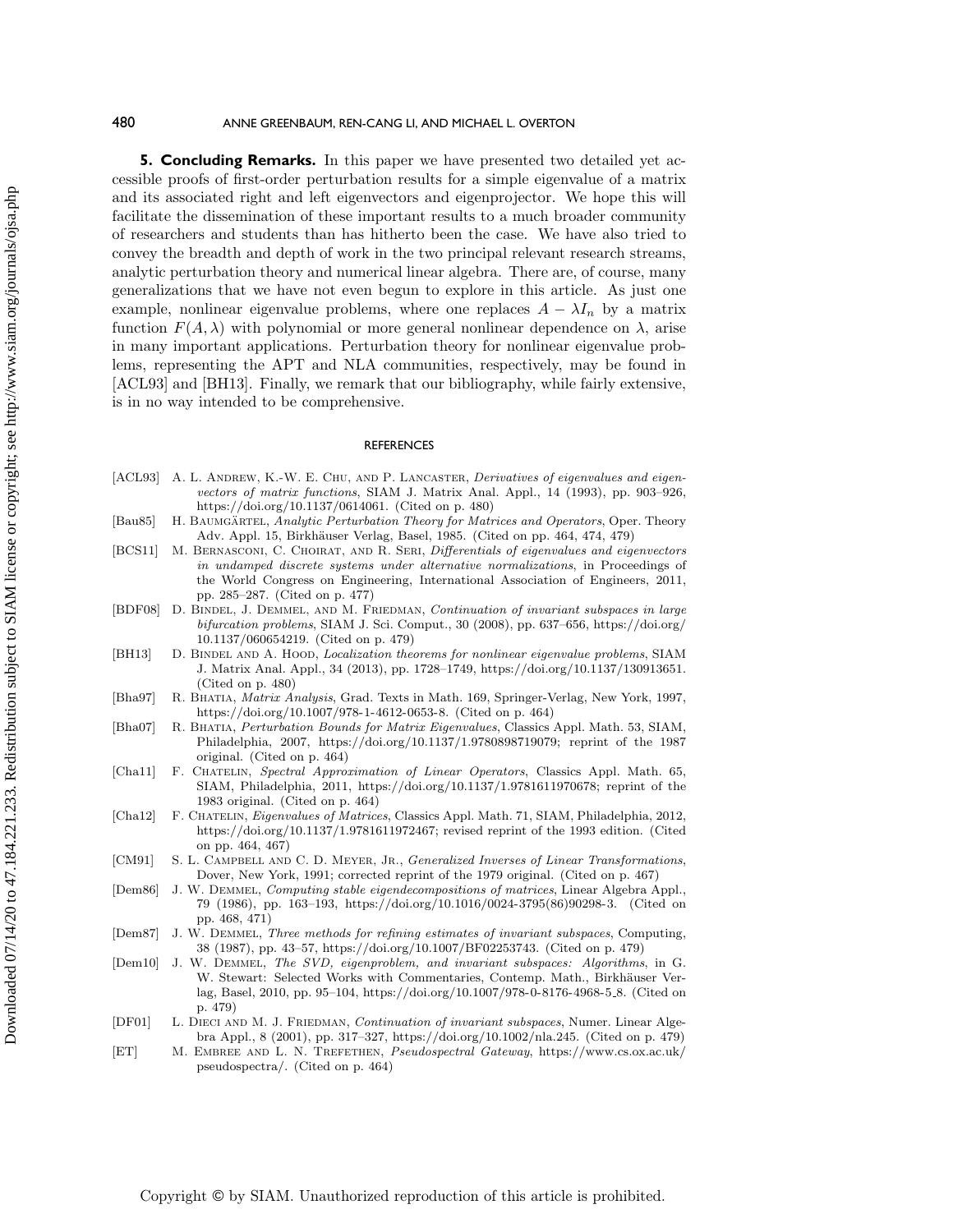### PERTURBATION OF EIGENVALUES AND EIGENVECTORS 481

- <span id="page-18-7"></span>[Giv58] W. GIVENS, Conference on matrix computations, J. ACM, 5 (1958), pp. 100-115, [https:](https://doi.org/10.1145/320911.320923) [//doi.org/10.1145/320911.320923.](https://doi.org/10.1145/320911.320923) (Cited on p. 466)
- <span id="page-18-24"></span>[GLR85] I. GOHBERG, P. LANCASTER, AND L. RODMAN, Perturbation of analytic Hermitian matrix functions, Appl. Anal., 20 (1985), pp. 23--48, [https://doi.org/10.1080/](https://doi.org/10.1080/00036818508839556) [00036818508839556.](https://doi.org/10.1080/00036818508839556) (Cited on p. 479)
- <span id="page-18-21"></span>[GLR06] I. GOHBERG, P. LANCASTER, AND L. RODMAN, Invariant Subspaces of Matrices with Applications, Classics Appl. Math. 51, SIAM, Philadelphia, 2006, [https://doi.org/10.](https://doi.org/10.1137/1.9780898719093) [1137/1.9780898719093;](https://doi.org/10.1137/1.9780898719093) reprint of the 1986 original. (Cited on p. 479)
- <span id="page-18-11"></span>[GO11] N. GUGLIELMI AND M. L. OVERTON, Fast algorithms for the approximation of the pseudospectral abscissa and pseudospectral radius of a matrix, SIAM J. Matrix Anal. Appl., 32 (2011), pp. 1166--1192, [https://doi.org/10.1137/100817048.](https://doi.org/10.1137/100817048) (Cited on pp. 467, 477)
- <span id="page-18-12"></span>[GOS15] N. GUGLIELMI, M. L. OVERTON, AND G. W. STEWART, An efficient algorithm for computing the generalized null space decomposition, SIAM J. Matrix Anal. Appl., 36 (2015), pp. 38--54, [https://doi.org/10.1137/140956737.](https://doi.org/10.1137/140956737) (Cited on p. 467)
- <span id="page-18-22"></span>[Ips10] I. C. F. Ipsen, The eigenproblem and invariant subspaces: Perturbation theory, in G. W. Stewart: Selected Works with Commentaries, Contemp. Math., Birkhäuser Verlag, Basel, 2010, pp. 71--93, [https://doi.org/10.1007/978-0-8176-4968-5](https://doi.org/10.1007/978-0-8176-4968-5_7) 7. (Cited on p. 479)
- <span id="page-18-0"></span>[Kat66] T. Kato, Perturbation Theory for Linear Operators, Grundlehren Math. Wiss. 132, Springer-Verlag, New York, 1966. (Cited on p. 464)
- <span id="page-18-1"></span>[Kat76] T. Kato, Perturbation Theory for Linear Operators, 2nd ed., Grundlehren Math. Wiss. 132, Springer-Verlag, New York, 1976. (Cited on p. 464)
- <span id="page-18-2"></span>[Kat82] T. Kato, A Short Introduction to Perturbation Theory for Linear Operators, Springer-Verlag, New York, 1982. (Cited on pp. 464, 466, 467, 468, 475, 479)
- <span id="page-18-3"></span>[Kat95] T. Kato, Perturbation Theory for Linear Operators, Classics in Mathematics, Springer-Verlag, Berlin, 1995; reprint of the 1980 edition. (Cited on p. 464)
- <span id="page-18-23"></span>[KK14] M. KAROW AND D. KRESSNER, On a perturbation bound for invariant subspaces of ma $trices, SIAM J. Matrix Anal. Appl., 35 (2014), pp. 599–618, <https://doi.org/10.1137/>$ [130912372.](https://doi.org/10.1137/130912372) (Cited on p. 479)
- <span id="page-18-15"></span>[Kra01] S. G. Krantz, Function Theory of Several Complex Variables, AMS, Providence, RI, 2001, [https://doi.org/10.1090/chel/340;](https://doi.org/10.1090/chel/340) reprint of the 1992 edition. (Cited on p. 470)
- <span id="page-18-8"></span>[Lan64] P. LANCASTER, On eigenvalues of matrices dependent on a parameter, Numer. Math., 6  $(1964)$ , pp. 377-387, [https://doi.org/10.1007/BF01386087.](https://doi.org/10.1007/BF01386087) (Cited on pp. 466, 468)
- <span id="page-18-14"></span>[Lax07] P. D. LAX, Linear Algebra and Its Applications, 2nd ed., Pure Appl. Math. (Hoboken), Wiley-Interscience, Hoboken, NJ, 2007. (Cited on p. 468)
- <span id="page-18-6"></span>[Li14] R. Li, Matrix perturbation theory, in Handbook of Linear Algebra, 2nd ed., Discrete Math. Appl. (Boca Raton), L. Hogben, ed., CRC Press, Boca Raton, FL, 2014, pp. (21-1)- $(21-20)$ . (Cited on p. 464)
- <span id="page-18-9"></span>[Lid66] V. B. LIDSKII, *Perturbation theory of non-conjugate operators*, U.S.S.R. Comput. Math. and Math. Phys., 6 (1966), pp. 73-85. (Cited on pp. 466, 468, 479)
- <span id="page-18-20"></span>[LMZ03] P. LANCASTER, A. S. MARKUS, AND F. ZHOU, Perturbation theory for analytic matrix functions: The semisimple case, SIAM J. Matrix Anal. Appl., 25 (2003), pp. 606– 626, [https://doi.org/10.1137/S0895479803423792.](https://doi.org/10.1137/S0895479803423792) (Cited on p. 479)
- <span id="page-18-5"></span>[LT85] P. Lancaster and M. Tismenetsky, The Theory of Matrices, 2nd ed., Comput. Sci. Appl. Math., Academic Press, Orlando, FL, 1985. (Cited on pp. 464, 479)
- <span id="page-18-13"></span>[Mag85] J. MAGNUS, On differentiating eigenvalues and eigenvectors, Econom. Theory, 1 (1985), pp. 179-191. (Cited on p. 468)
- <span id="page-18-19"></span>[MBO97] J. MORO, J. V. BURKE, AND M. L. OVERTON, On the Lidskii-Vishik-Lyusternik perturbation theory for eigenvalues of matrices with arbitrary Jordan structure, SIAM J. Matrix Anal. Appl., 18 (1997), pp. 793-817, [https://doi.org/10.1137/S0895479895294666.](https://doi.org/10.1137/S0895479895294666) (Cited on p. 479)
- <span id="page-18-16"></span>[MH06] J. H. MATHEWS AND R. W. HOWELL, Complex Analysis for Mathematics and Engineering, Jones and Bartlett, Sudbury, MA, 2006. (Cited on pp. 472, 473)
- <span id="page-18-10"></span>[MS88] C. D. Meyer and G. W. Stewart, Derivatives and perturbations of eigenvectors, SIAM J. Numer. Anal., 25 (1988), pp. 679-691, [https://doi.org/10.1137/0725041.](https://doi.org/10.1137/0725041) (Cited on pp. 467, 477)
- <span id="page-18-18"></span>[Ove01] M. L. OVERTON, Numerical Computing with IEEE Floating Point Arithmetic, SIAM, Philadelphia, 2001, [https://doi.org/10.1137/1.9780898718072.](https://doi.org/10.1137/1.9780898718072) (Cited on p. 477)
- <span id="page-18-4"></span>[Rel69] F. RELLICH, Perturbation Theory of Eigenvalue Problems, Gordon and Breach Science, New York, London, Paris, 1969. (Cited on p. 464)
- <span id="page-18-17"></span>[SN51] B. Sz.-Nagy, Perturbations des transformations lin\'eaires ferm\'ees, Acta Sci. Math. Szeged, 14 (1951), pp. 125-137. (Cited on p. 474)